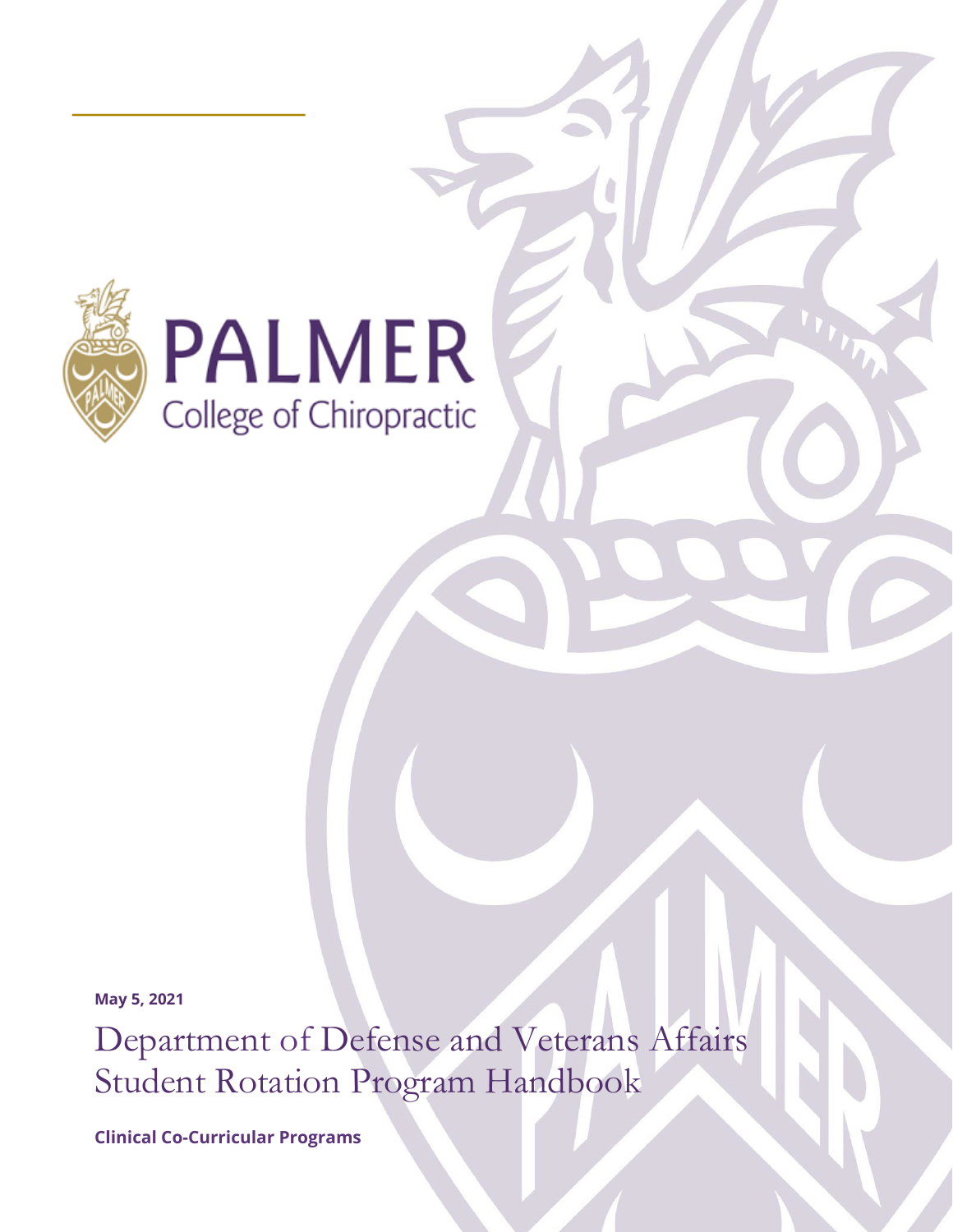

# **PALMER CHIROPRACTIC CLINICS DOD/VA STUDENT ROTATION PROGRAM HANDBOOK**

It is the responsibility of program participants to read the DoD/VA Student Rotation Program Handbook thoroughly and become familiar with its contents. Palmer College of Chiropractic reserves the right, without notice, to change, revise, or eliminate any information in the handbook. Revised information may supersede, modify, or eliminate existing information. An up-to-date version of the handbook will be maintained in the office of Clinical Co-Curricular Programs and on the Palmer Portal. It is the responsibility of program participants to inquire as to whether a change has been made.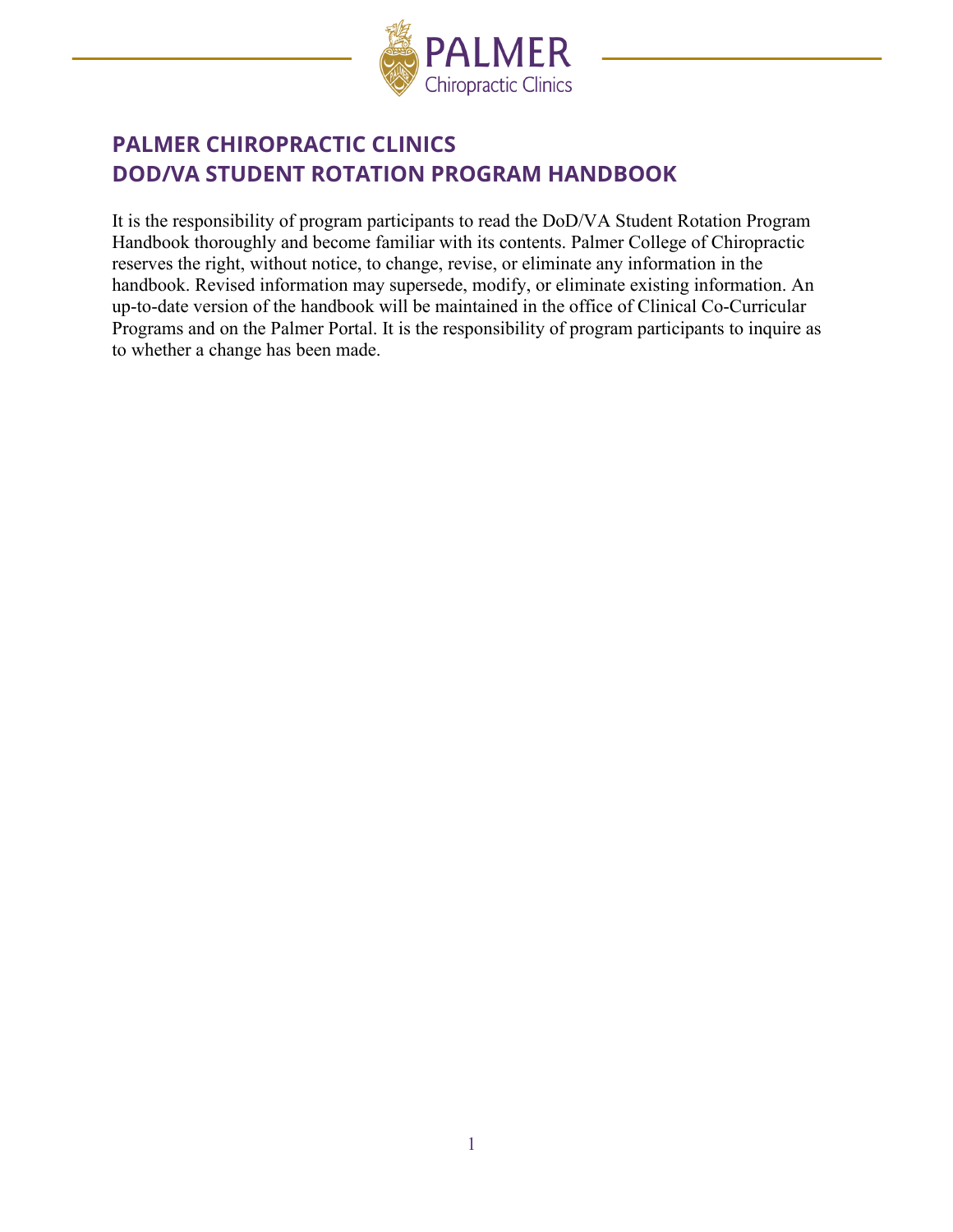

### **Palmer College of Chiropractic Clinical Co-Curricular Programs DoD/VA Student Rotation Program**

### **TABLE OF CONTENTS**

| SECTION I – Palmer College of Chiropractic |  |
|--------------------------------------------|--|
|                                            |  |
|                                            |  |
|                                            |  |
|                                            |  |
|                                            |  |
|                                            |  |
|                                            |  |
|                                            |  |
|                                            |  |
|                                            |  |
|                                            |  |
|                                            |  |
|                                            |  |
|                                            |  |
|                                            |  |
|                                            |  |
| <b>CECTION II</b>                          |  |

#### [SECTION II](#page-15-0)

| Student Identity Verification Policy for Distance and                 |  |
|-----------------------------------------------------------------------|--|
|                                                                       |  |
|                                                                       |  |
|                                                                       |  |
| State Authorization for Out-of-State Preceptorship/Field Training and |  |
|                                                                       |  |
|                                                                       |  |

#### [APPENDIX](#page-15-0) 1

DCP Program Core Clinical Competencies

*Issue Date: October 2007 Update: May 5, 2021*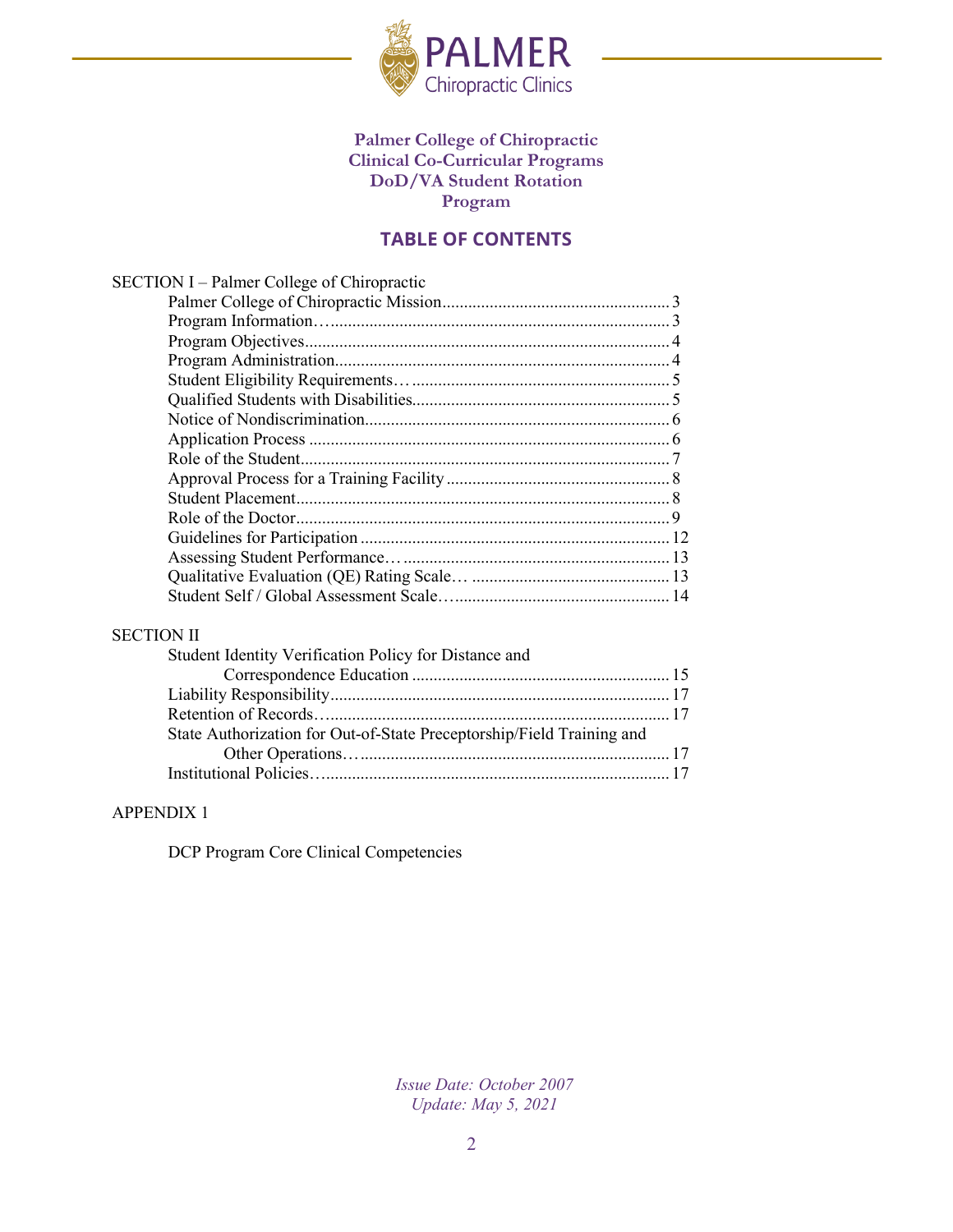

# Section I **PALMER COLLEGE OF CHIROPRACTIC MISSION**

The mission of the Doctor of Chiropractic Program is to advance chiropractic by promoting learning, delivering healthcare, engaging our communities and advancing knowledge through research.

## <span id="page-3-0"></span>**PROGRAM INFORMATION:**

The DoD/VA Student Rotation Program is a clinical education program managed by the three Palmer campuses by the Clinical Co-Curricular Programs office which is located on the Davenport campus.

**Abbreviations:** DoD - Department of Defense; VA - Veterans Affairs.

The DoD/VA Student Rotation Program is an optional, off-campus clinical education program for qualified senior-level students\*. It allows an opportunity for a student to gain clinical experience with a Doctor of Chiropractic and other healthcare providers in a DoD military training facility or a VA medical center. Through a mentorship-type relationship with the licensed chiropractor, the student has an opportunity to gain valuable insight into the role of the Doctor of Chiropractic working with other health providers and patients in DoD or VA healthcare facilities. Students may perform a variety of patient care procedures under the direct supervision of the licensed chiropractor. Students may also participate in patient rounds in a hospital setting with students, interns, and residents of other health disciplines as well as observe surgeries and other medical procedures. Students are expected to function as a member of a healthcare team and as such, may be asked to share their chiropractic viewpoints with persons of other health disciplines, participating in presentations and on-the-spot question-answer sessions.

Students participating in a DoD/VA chiropractic rotation are responsible for upholding the Palmer Code of Student Ethics and all additional/applicable rules and regulations set forth by Palmer College of Chiropractic as well as all rules and regulations of the DoD/VA facility.

\*In this context, "students" refers to matriculated students in the Doctor of Chiropractic program of Palmer College of Chiropractic, its Davenport, Florida, and West campuses.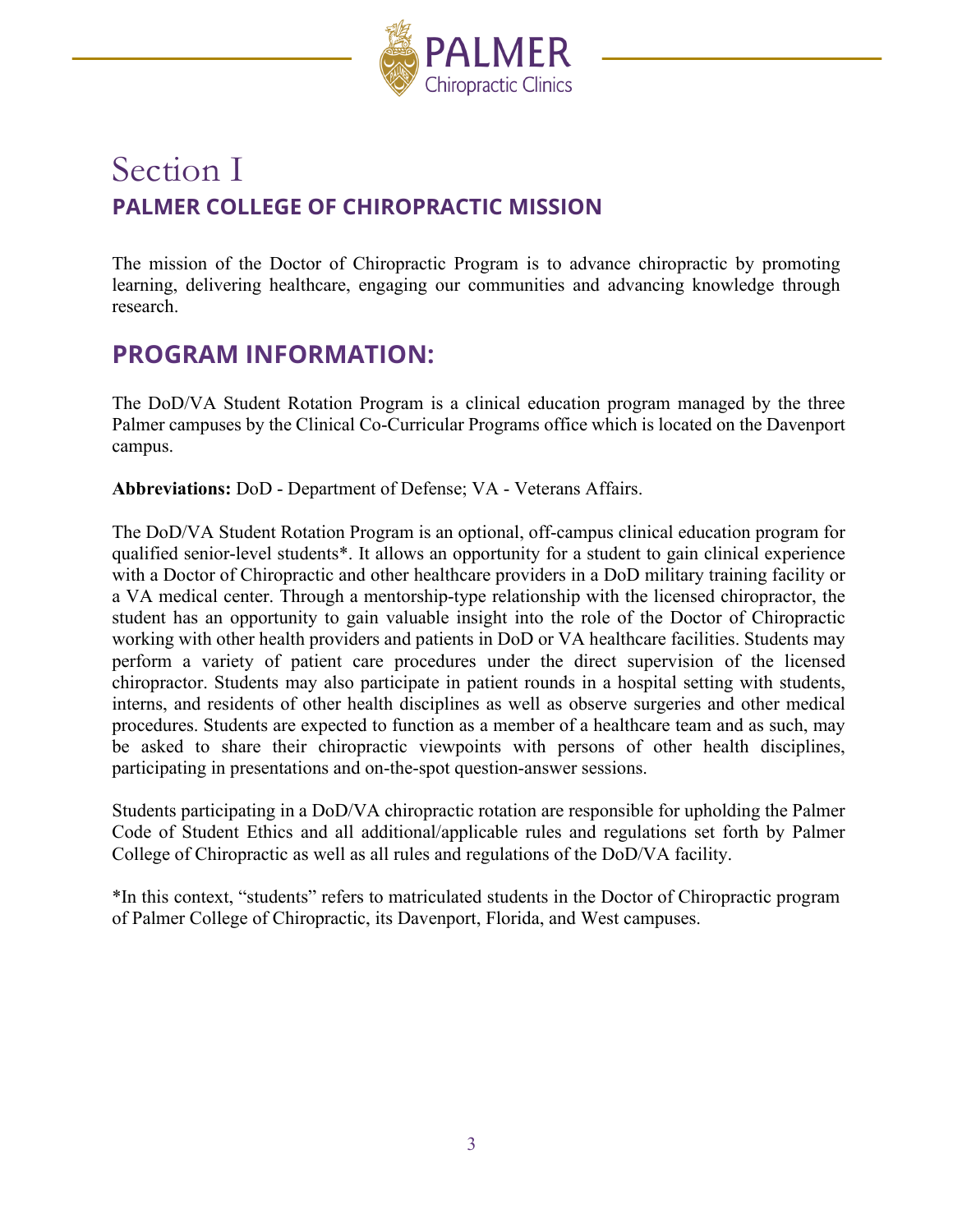

# <span id="page-4-0"></span>**PROGRAM OBJECTIVES:**

- To provide the College with off-campus clinical environments for preparing Doctor of Chiropractic program students for participation in multidisciplinary settings
- To build cooperative relationships between Palmer College of Chiropractic and DoD/VA facilities
- To further enhance and develop students' clinical education experiences by providing a multidisciplinary environment in DoD/VA facilities where they can apply their knowledge, attitudes and skills
- To train a subset of Palmer College graduates to be well prepared to participate as Doctors of Chiropractic in DoD and VA healthcare systems
- To provide a subset of Palmer College students with an experience that allows them to determine whether or not they are suited for, and inclined to, participate in DoD or VA patient care settings
- To provide students with a practical experience upon which to plan and build their future practice
- To provide students with a setting that allows them the opportunity to discover their professional strengths and weaknesses

# <span id="page-4-1"></span>**PROGRAM ADMINISTRATION:**

The point of contact for the program is Jennifer Steward, MBA.

This program is administratively centralized on the Davenport Campus by:

| Director of Clinical Co-Curricular Programs:    | Jennifer Steward, M.B.A.                                                                                                                                                                                                                   |  |  |
|-------------------------------------------------|--------------------------------------------------------------------------------------------------------------------------------------------------------------------------------------------------------------------------------------------|--|--|
| Administrative Assistant:                       | Jodi Tipsword                                                                                                                                                                                                                              |  |  |
| Address:<br>Phone:<br>Fax:<br>Hours:<br>E-Mail: | 1000 Brady Street Davenport, IA 52803<br>$(563)$ 884-5818 or $(563)$ 884-5819<br>1-800-722-2586, ext. 5818<br>$(563) 884 - 5822$<br>$8:00$ a.m. $-4:30$ p.m. CST, Mon. $-$ Fri.<br>jennifer.steward@palmer.edu<br>jodi.tipsword@palmer.edu |  |  |
| Liaison for the Port Orange, FL campus:         | Kirsten Greenway                                                                                                                                                                                                                           |  |  |
| Phone:                                          | $(386)$ 763-2687                                                                                                                                                                                                                           |  |  |
| Hours:                                          | $8:00$ a.m. $-4:30$ p.m. ET, Mon. $-$ Fri.                                                                                                                                                                                                 |  |  |
| Email:                                          | kirsten.greenway@palmer.edu                                                                                                                                                                                                                |  |  |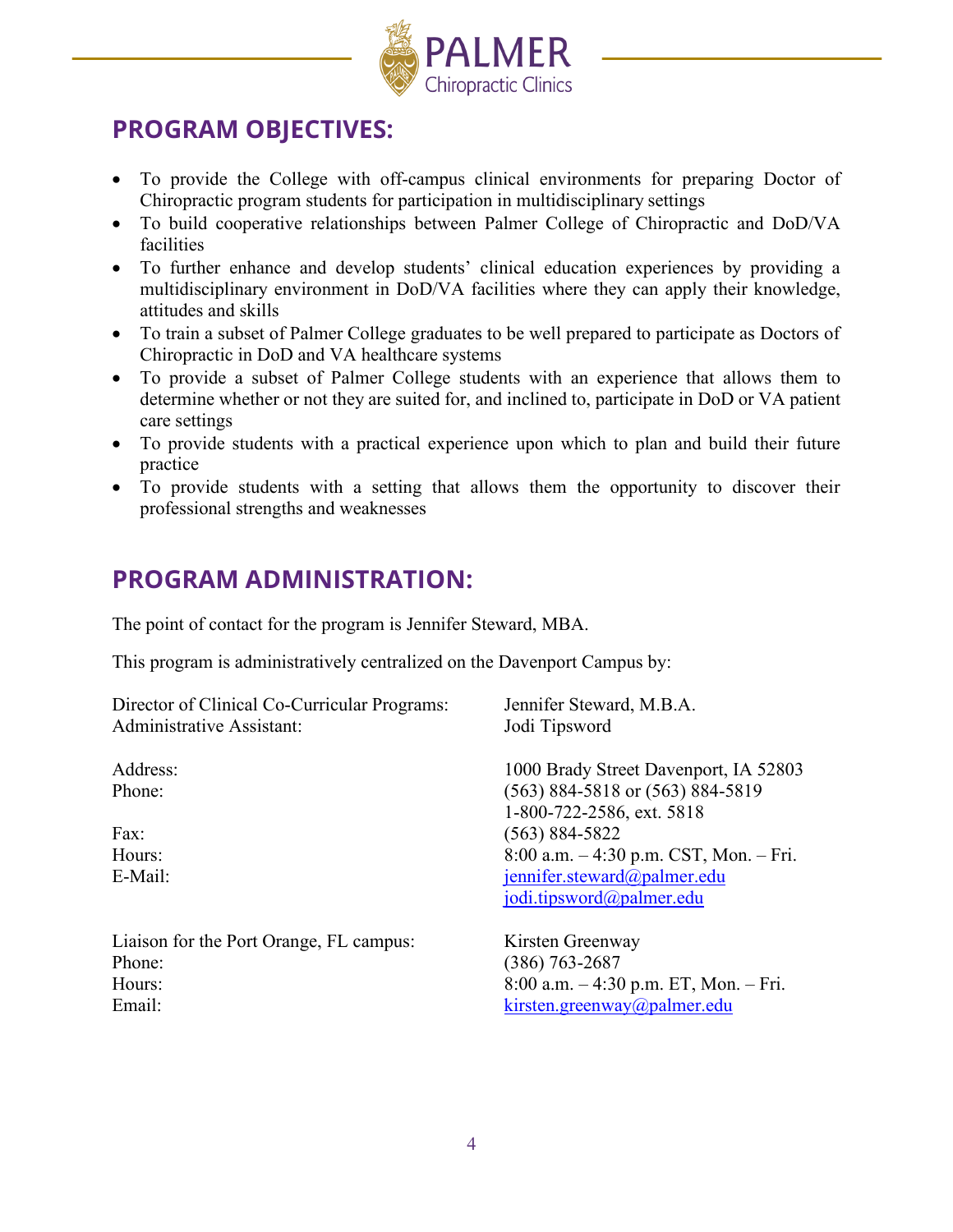

# <span id="page-5-0"></span>**STUDENT ELIGIBILITY REQUIREMENTS:**

### **Eligibility criteria upon application to the program:**

- 1. Must have a minimum 3.0 cumulative GPA
- 2. Must be registered in the DC program and be in good academic standing.
- 3. Must have passed all sections of the National Boards Part I exam.
- 4. Must have no record of an ethics violation during matriculation at Palmer College.
- 5. Must have no past history of arrest(s) or a criminal record.
- 6. Must be a U.S. citizen for assignment to a DoD site and specified VA sites (every effort is made to maintain accurate records of which sites do not allow international students)
- 7. For International students applying to a VA site, the following requirements must be met: A nonimmigrant F-1 or J-1 student classification; or, an I-20 (or DS-2019) certificate of eligibility; AND a US Social Security Number

### **If selected for a rotation, prior to being cleared to leave the campus:**

- 1. Must be in the clinic/patient care phase of the curriculum (Davenport students must have completed trimesters 1-8 by time of placement, West & Florida quarters  $1 - 11$ ).
- 2. Must have successfully completed Clinic and Radiology OSCE exams (or CCEP) prior to being cleared from the campus to start the rotation.
- 3. Must have completed all "live patient" radiology requirements prior to being cleared from the campus to start the rotation if going to a contracted facility.
- 4. Must have completed a minimum of 50 adjusting credits of which at least 10 are outpatient.
- 5. Must have completed a minimum of 10 physical exams.

# <span id="page-5-1"></span>**QUALIFIED STUDENTS WITH DISABILITIES:**

**Academic Adjustments for Qualified Students with Disabilities:** Palmer College of Chiropractic makes reasonable academic adjustments for qualified students with disabilities, as required by law. Any qualified student with a disability who requires a reasonable academic adjustment to perform the academic and technical standards requisite for participation in this program and associated course is to contact the Student Academic Support Center to request such an academic adjustment.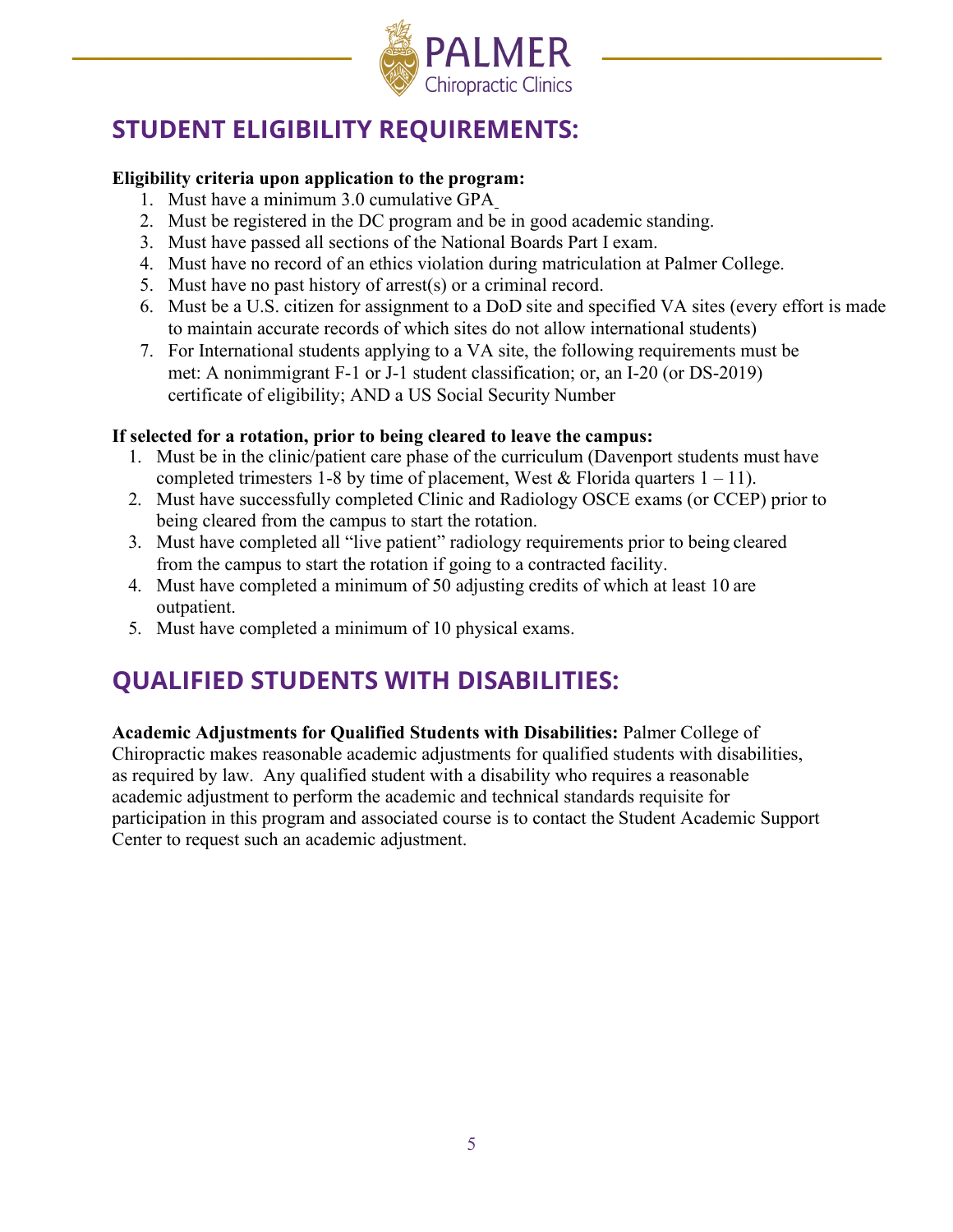

# **NOTICE OF NONDISCRIMINATION:**

The College is committed to establishing and maintaining a work and education environment free of any form of discrimination or harassment and does not tolerate discrimination or harassment in employment, admissions or in educational practices, programs, services or activities of or by its employees, students, patients or anyone associated with or conducting business with the College. For more information refer to the College's Notice of Non-Discrimination on the College's website.

REPORTING DISCRIMINATION OR HARRASSMENT

For more information or to report discrimination or harassment refer to the College's [Equal Opportunity](https://www.palmer.edu/getmedia/9a3c23b9-db9f-4912-852e-e7521309a881/ip-equal-opportunity.pdf)  [Policy,](https://www.palmer.edu/getmedia/9a3c23b9-db9f-4912-852e-e7521309a881/ip-equal-opportunity.pdf) Notice of [Nondiscrimination,](http://www.palmer.edu/about-us/office-of-compliance/notice-of-nondiscrimination/) or [Report a Complaint](https://www.palmer.edu/about-us/office-of-compliance/report-a-complaint/) which may be accessed on the College's website at [https://www.palmer.edu/about-us/office-of-compliance/report-a-complaint/.](https://www.palmer.edu/about-us/office-of-compliance/report-a-complaint/)

REPORTING SEX DISCRIMINATION, SEXUAL HARRASSMENT, SEXUAL VIOLENCE OR ANY OTHER SEXUAL MISCONDICUT

The College's nondiscrimination practices in employment, admissions or in educational practices, programs, services or activities include conduct prohibited by Title IX of the Education Amendments of 1972. For more information or to file a complaint contact the College's [Title IX Coordinator or](https://www.palmer.edu/about-us/office-of-compliance/report-a-sexual-misconduct/) deputies or refer to [Report Sexual Misconduct](https://www.palmer.edu/about-us/office-of-compliance/report-a-sexual-misconduct/) which may be accessed on the College's website at [https://www.palmer.edu/about-us/office-of-compliance/report-a-sexual-misconduct/.](https://www.palmer.edu/about-us/office-of-compliance/report-a-sexual-misconduct/) Information regarding [sexual misconduct awareness, prevention and response](https://www.palmer.edu/about-us/office-of-compliance/sexual-misconduct-prevention-and-response/) may be accessed online at [https://www.palmer.edu/about-us/office-of-compliance/sexual-misconduct-prevention-and-response/.](https://www.palmer.edu/about-us/office-of-compliance/sexual-misconduct-prevention-and-response/) The College's Equal Opportunity Policy in its entirety may be accessed online at [https://www.palmer.edu/about-](https://www.palmer.edu/about-us/compliance/institutional-policy-library/)

[us/compliance/institutional-policy-library/](https://www.palmer.edu/about-us/compliance/institutional-policy-library/)

# <span id="page-6-0"></span>**APPLICATION PROCESS:**

Each term, applications will be available to students on the Palmer SharePoint site. The deadline for application will be posted. Davenport Campus students may apply during their  $7<sup>th</sup>$ or  $8<sup>th</sup>$  trimester for Davenport, and  $9<sup>th</sup>$  or  $10<sup>th</sup>$  quarter for the West and Florida campuses.

- 1. The program application must be completed in full and signed by the student.
- 2. A resumé must be submitted with the application.
- 3. Two letters of recommendation are required from faculty members on the student's campus.
- 4. Students meeting the program eligibility criteria will be interviewed by the Director of Clinical Co-Curricular Programs and their campus' Program Liaison. Those students who are deemed as possible good candidates for the program will have their applications placed in an eligibility pool for the affiliating doctors to consider.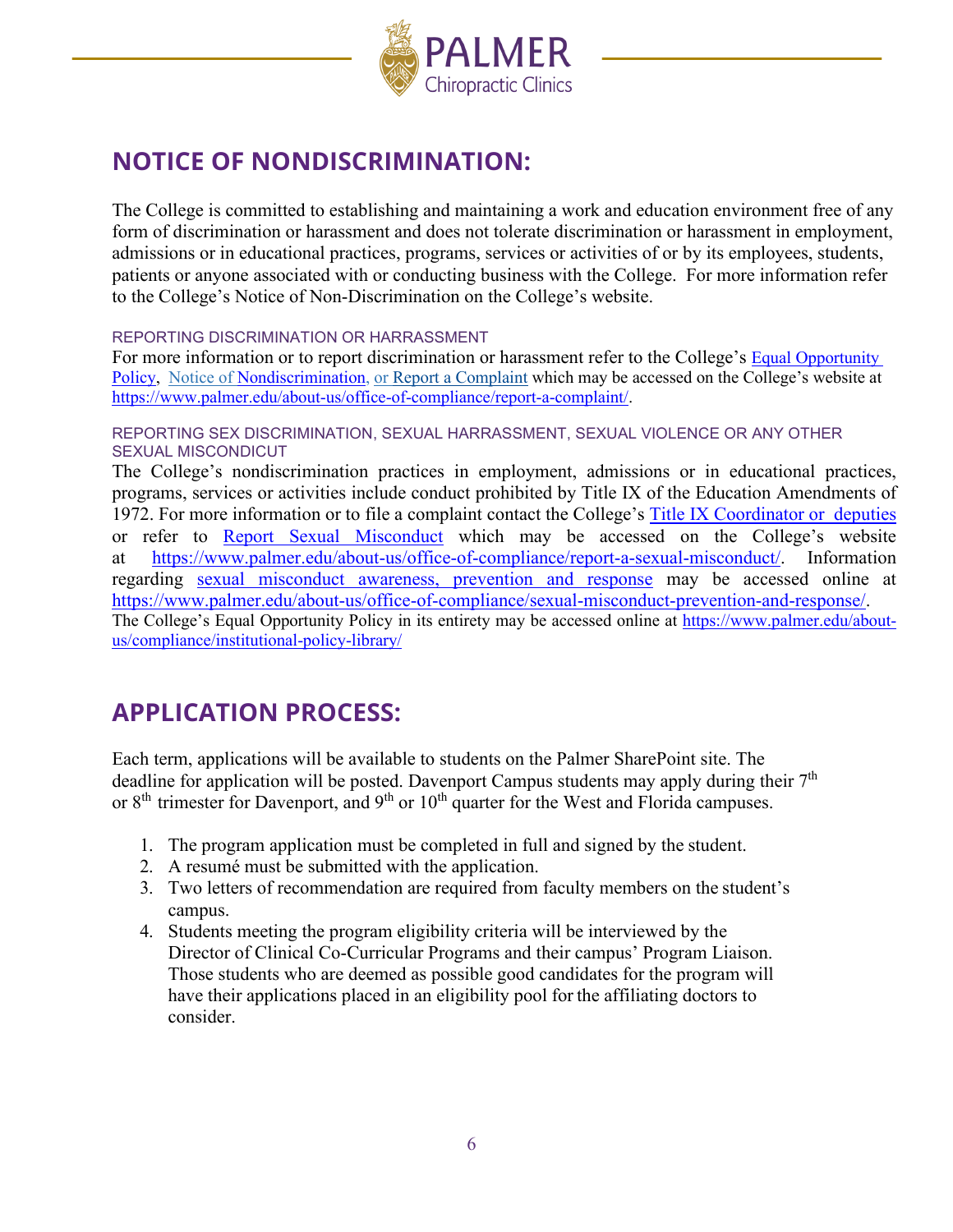

# <span id="page-7-0"></span>**ROLE OF THE STUDENT:**

### **Overview**

Students accepted for participation must be open to learning opportunities that serve as an avenue toward preparing them for chiropractic practice. As the doctor becomes familiar and comfortable with the student's knowledge and skills, the student can participate in more aspects of patient care at the DoD or VA facility. Students are not paid employees. The purpose of the program is to provide a unique clinical educational experience.

### Responsibilities

While the focus of the student assignment is on continued clinical skills development, students are also responsible for the following:

- Being present during their scheduled hours and dates.
- Adhering to the College and facility policies and procedures.
- Being punctual.
- Requesting time off in advance.
- Maintaining patient confidentiality.
- Maintaining professional attitude and dress.
- Maintaining professional boundaries.

**As mandated by Federal regulations, students are not allowed to provide patient services to patients on Federal Entitlement programs, including Medicare and Medicaid, including a history, examination, x-rays, physiotherapy/rehabilitation, and adjustments.**

#### Student Identity

As required by the policy on *Student Identity Verification for Distance and Correspondence Education,* students are responsible for providing their complete and true identity information in any identification verification process. Refer to the policy in Section Two of this handbook. When sending information to the College such as credit reports, QEs, and other College-related and required assignments, the student must use a policy-approved method.

#### Hours

In cooperation with the Clinic Co-Curricular Programs office, and as determined by the Doctor of Chiropractic, students must earn no less than the number of hours prescribed in their course syllabus. Due to the nature of the program, the doctor will likely require more hours per week and students will be required to fulfill the hours.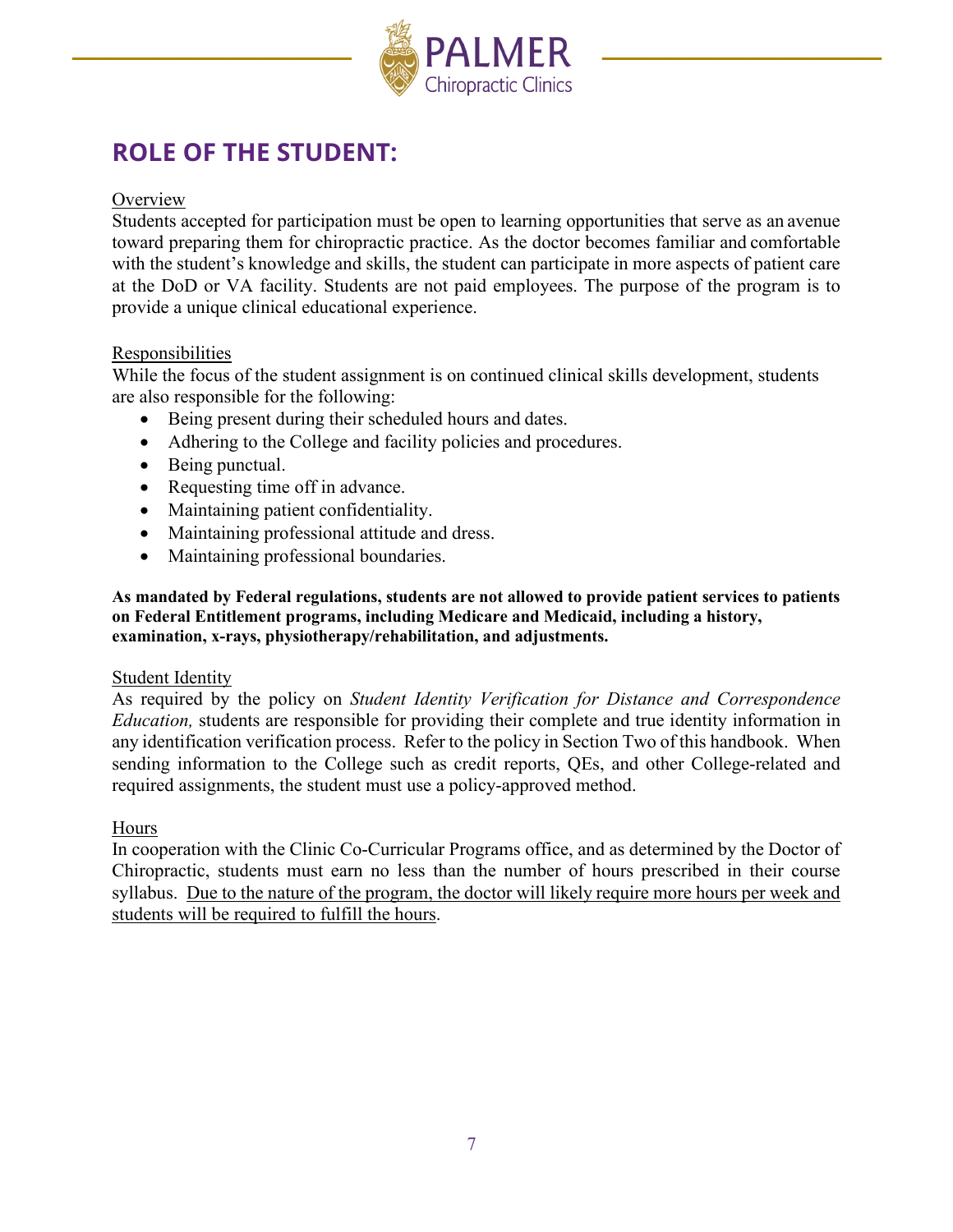

### Employment

Due to the educational focus of the program, students may not be employed at the site of their rotation. Likewise, students will not be assigned a rotation at a site in which they are employed.

#### Addressing the Student

Students are not graduates, nor are they licensed physicians. Students are not to be referred to as "doctor" verbally or in writing, nor may they use "doctor" or D.C. in written context. Students must be identified to patients as such and are required to wear their Palmer Clinic name badge while on their rotation or may wear identification assigned to them by the DoD/VA facility.

### Boundaries

Students are preparing for involvement in the health care of patients and are expected to conform to the ethical standards of the academic institution as well as the standards of conduct equal to that of a practicing Doctor of Chiropractic.

# **APPROVAL PROCESS FOR A DOD/VA MILITARY TRAINING FACILITY:**

The College and the DoD Military Training or VA Facility will enter into a formal agreement through an Academic Affiliation Agreement (AAA), a Memorandum of Understanding (MOU), or a Training Affiliation Agreement (TAA) or other specified agreement type prior to the placement of a student. The agreement will define the expectations and responsibilities of both parties in the relationship and list an expiration date and/or terms of termination.

The Doctor of Chiropractic working for the facility will submit an application to the College on College-provided forms. The College will credential the doctor and instate the doctor as Adjunct Clinical Faculty of the College. The DoD/VA doctor is not a member of the Collective Bargaining Unit.

# <span id="page-8-0"></span>**STUDENT PLACEMENT:**

Students qualified for a DoD/VA chiropractic rotation will be placed in a facility selected by the College in cooperation with the DoD or VA facility. Doctors are strongly encouraged to select students a minimum of three months in advance of their start date.

- Students will undergo an initial screening interview with the College.
- The College will inform the DoD/VA adjunct clinical faculty of qualified student applicants.
- The DoD/VA adjunct clinical faculty will then review applications and select one or more for an interview and then contact the student(s) to conduct the interview.
- The DoD/VA adjunct clinical faculty will determine which student(s) to offer a position and will contact the Director of Clinical Co-Curricular Programs on the Davenport campus prior to contacting the student. After determining the dates of the rotation to be offered, the DoD/ VA adjunct clinical faculty will contact the student and offer them a position.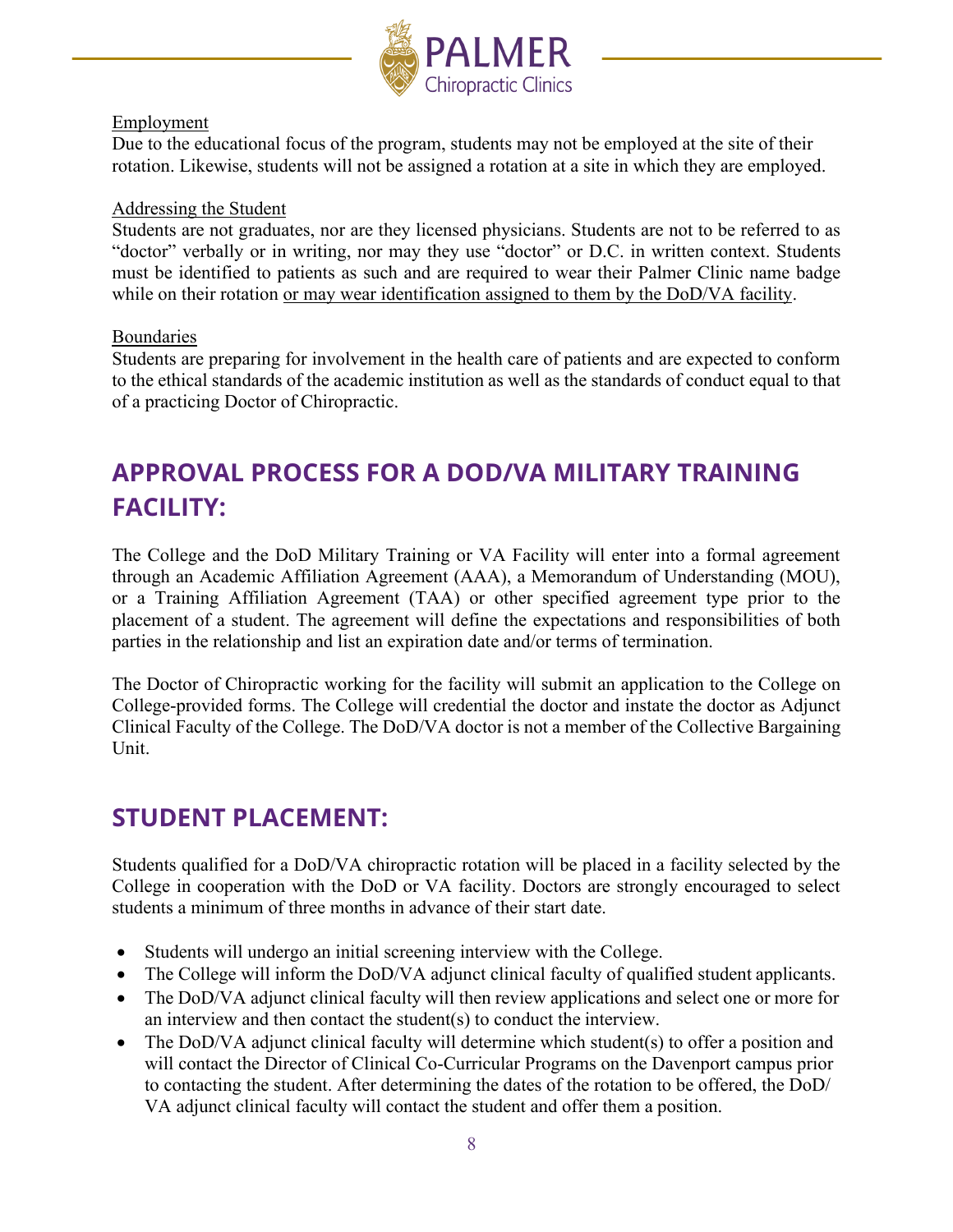

- If the student accepts the offer, the College will contact course instructors who will determine appropriate methods of fulfilling course hours during the DoD/VA rotation.
- Prior to leaving the campus, the student must be approved by the DoD or VA facility.
- Prior to leaving the campus, the student must formally check out with the appropriate personnel.

# <span id="page-9-0"></span>**ROLE OF THE DOCTOR:**

### **Overview**

Doctors accepted for participation in the DoD/VA Student Rotation Program will provide mentorship to the chiropractic student. The mentorship relationship between the doctor and the student provides the student with avenues for professional growth. By accompanying the doctor throughout the day, and/or through periodic assignment to other healthcare providers, the student observes and participates in clinic and patient care functions.

### Clinical Mentorship

Palmer College clinical mentorship is a system of clinic-based, practical training whereby the clinicianeducator prepares students for the contemporary practice environment as they guide their ongoing development in the evaluation, care and management of patients. M*entor* is often defined as "a wise, loyal and trusted advisor or teacher." As such, clinical mentors serve to facilitate the formation of competent, patient-centered clinicians. In doing so, clinical mentors help graduates realize their potential as chiropractic doctors. The clinician-educator strives to provide practical clinical training where students experience a patient care model that leads to positive clinical care outcomes delivered in a consistent, safe and effective manner. The essential qualities of the mentoring clinician-educator include:

An ability to effectively communicate by –

- Developing mentor-student relationships based upon clearly defined expectations, direction and supervision, and mutual respect
- Efficiently integrating students into patient care activities
- Encouraging the professional development of students by providing ongoing, constructive guidance and support
- Actively collaborating with clinic administrators to improve the clinical education experience

An ability to facilitate learning by  $-$ 

- Integrating foundational knowledge, skills and attitudes into the clinical practice setting
- Making possible their student's application and practical understanding of patientcentered care concepts
- Discovering patient care opportunities for students to achieve their learning outcomes
- Maintaining an active learning environment that makes the transition from student to competent graduate possible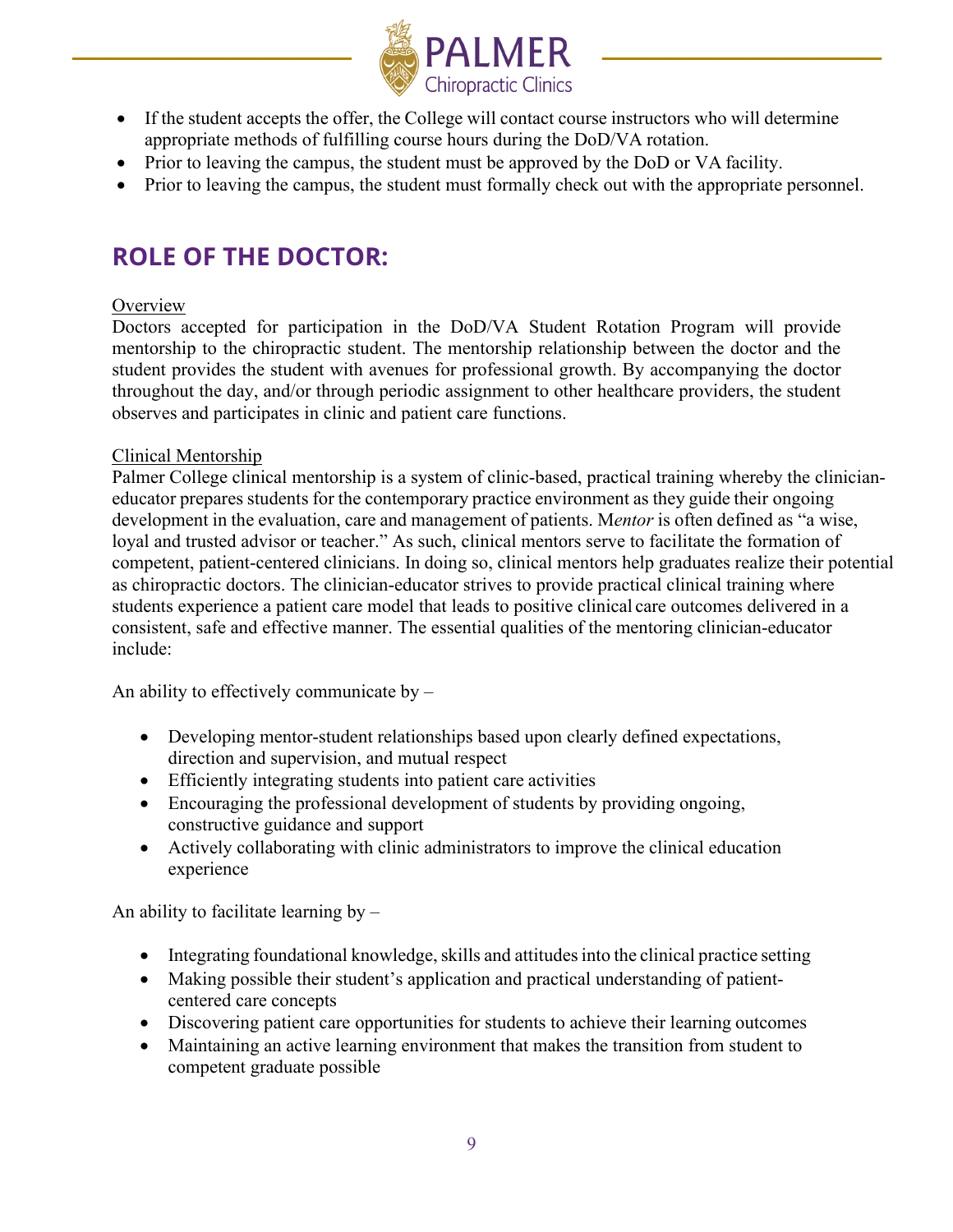

An ability to assess student performance by –

- Understanding and applying the College's clinical assessment process
- Supervising and impartially evaluating students during their patient care activities
- Ensuring that students' patient care activities receive fair, consistent and timely formative feedback
- Periodically performing summative reviews of students' performance and objectively evaluating their clinical competency

An ability to act as a role model by  $-$ 

- Interacting in a professional and respectful manner with students, patients, staff, faculty and administrators
- Demonstrating clinical expertise and modeling ethical, patient-centered clinical care
- Applying clinical best practices developments into patient care and student education
- Contributing to the College's quality assurance efforts by complying with rules for proper documentation, coding and billing

### Responsibilities

- 1. Adhere to the agreement and Adjunct Clinical Faculty contract.
- 2. With the student, discuss the expectations of both the doctor and the student.
- 3. Orient the student to the functions, policies, and procedures of the facility.
- 4. Using the mentorship model of clinical education, provide an effective learning environment including ongoing constructive feedback on performance.
- 5. Provide the student a sufficient amount of patient contact experiences to allow the student to complete their quantitative and qualitative requirements.
- 6. Provide direct supervision (must be physically on the premises and available for consult) when the student is interacting with patients.
- 7. Conduct periodic meetings with the student to discuss cases, review the syllabus and assignments, and to give feedback.
- 8. Conduct Qualitative Assessments of the student. Refer to appendix section.

#### **As mandated by Federal regulations, students are not allowed to provide patient services to patients on Federal Entitlement programs, including Medicare and Medicaid, including a history, examination, x-rays, physiotherapy/rehabilitation, and adjustments.**

### Documentation Requirements

- 1. Upon AAA, MOU, or TAA approval, and in the month of December for each year following:
	- a. Sign an Adjunct Clinical Faculty appointment
	- b. Review the syllabi and discuss learning outcomes with the student. Determine time frames for completion of course requirements.
	- c. Complete College-required and provided training on FERPA, HIPAA, Title IX Sexual Misconduct, Discrimination Awareness and any additional topics as assigned by the College.
- 2. During the term when a student is assigned: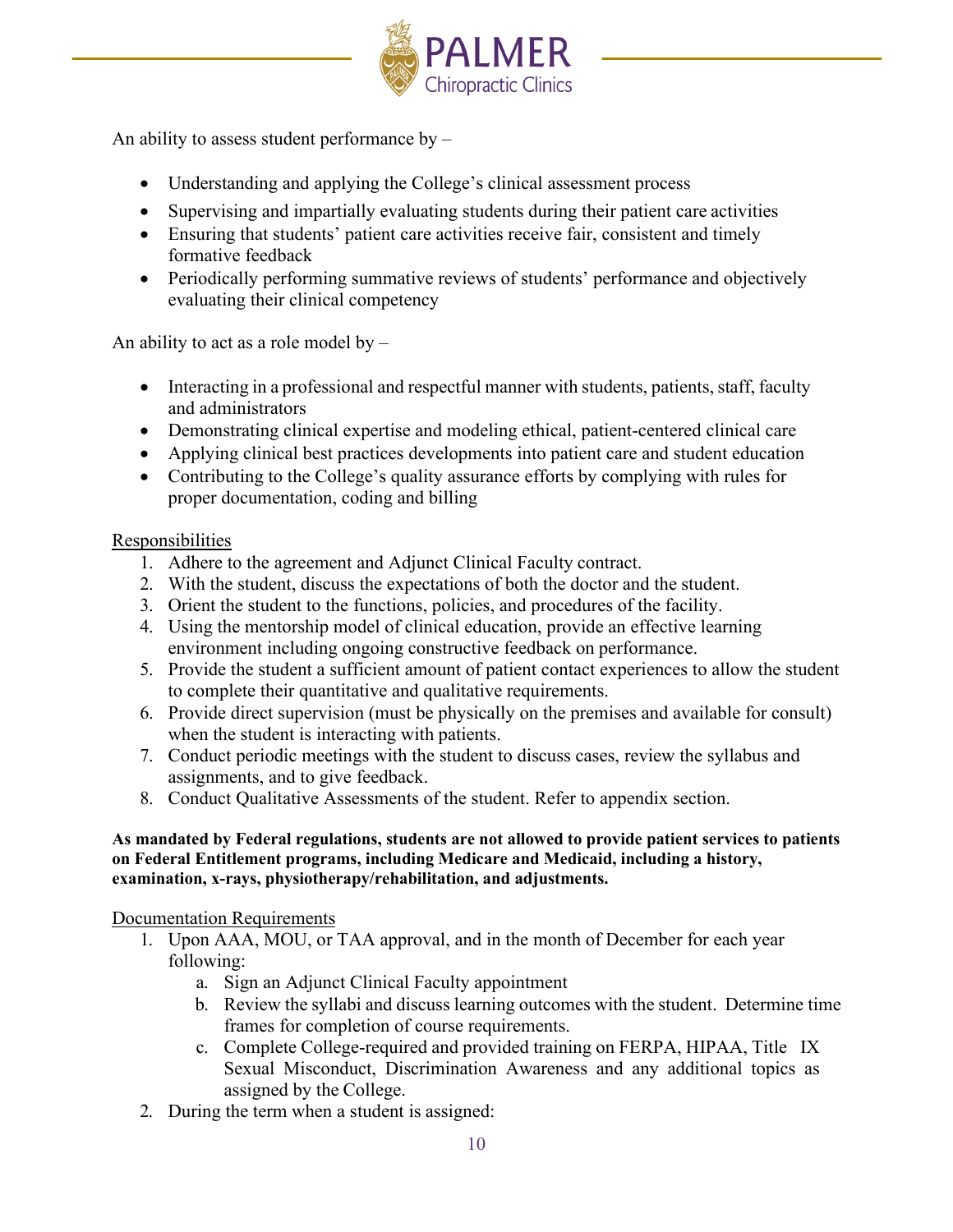

- a. Verify student identity as required in the policy on *Student Identity Verification for Distance and Correspondence Education*. Refer to the policy in Section Two of this handbook.
- 3. Validate and sign the student's quantitative tracking sheets and qualitative evaluations on a daily basis.
	- a. Complete one global assessment of the student.
	- b. Review and sign case management forms and x-ray reports.
	- c. Review, discuss, and sign related course requirements as outlined in the syllabi.
- 4. End of the term when a student is assigned:
	- a. Complete and return evaluations and other required documentation.
	- b. Complete and return all tracking forms to the College.

### Boundaries

Ethical obligations regarding the relationship between Adjunct Clinical Faculty and students:

- Respect the dignity of assigned students.
- Do not exploit a professional relationship with students for private advantage, such as soliciting the assistance of students for private purposes in a manner that infringes upon their freedom of choice.
- Adhere to the College policy on Sexual and Other Unlawful Harassment. Refrain from sexual or romantic relationships with any student for whom the Adjunct Clinical Faculty member has a professional responsibility based on: 1) an inherent power differential which exists between teacher and student; and 2) the potential to undermine trust in which educational and therapeutic processes depend.
- Give appropriate recognition to contributions made by students to research, publication, service, or other activities.
- Refrain from any activity which involves risk to the health and safety of a student, except with their informed consent, and where applicable, in accordance with the College policy relating to the use of human subjects in research.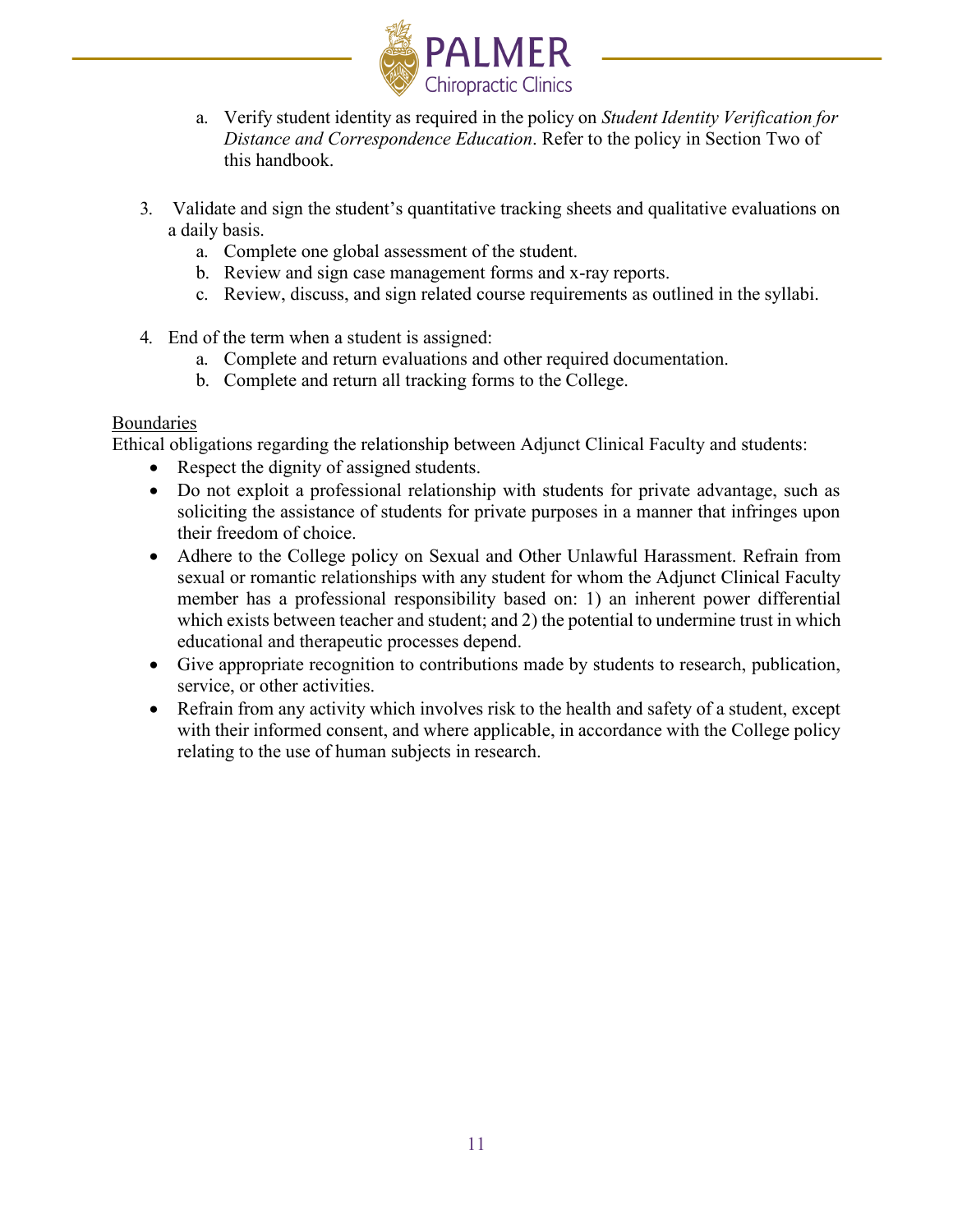

# <span id="page-12-0"></span>**GUIDELINES FOR PARTICIPATION:**

- This program is an optional clinical education program and as such, students are responsible for any personal travel and relocation expenses related to their participation in the program.
- Students opting to participate in this program are responsible for finding their own housing if needing to relocate.
- Students will be fulfilling College courses by correspondence while assigned with a syllabus for each course. At times, the doctor may be asked to proctor examinations or provide oversight and feedback to various assignments and will use a Proctor Verification Form to confirm student identity when doing so. The student is responsible for meeting all deadlines associated with course requirements.
- The length of a DoD/VA rotation varies but is typically the student's last one to two terms (trimesters or quarters). The dates and time period will be determined by the College.
- The student shall be assigned to one specific doctor who will oversee their program.
- Students may be required to have certain inoculations and health screenings as per DoD/VA facility regulations.
- The program will consist of observing and/or participating in aspects of healthcare outside the typical chiropractic practice and may include observing surgical procedures, participating in medical grand rounds, and other inter-professional activities.
- Students will gain chiropractic experience with the assigned Doctor of Chiropractic and will be directly supervised in providing chiropractic care services, including adjustments and exams.
- The rotation will include: A) regular direct dialogue between the doctor and the student in order to provide the student with feedback regarding his/her performance; B) opportunities for the student to observe patient care;  $C$ ) opportunities for the student to participate in patient care such as adjusting patients, performing examinations, and interpreting imaging and laboratory studies. Please note that students may only utilize skills for which they have been formally trained at Palmer College.
- In the beginning, students are expected to observe and assist until they are familiar with the staff, patients, general policies, facilities, and equipment. As the student becomes ready, he/she should assume increasing responsibilities, keeping in mind that all responsibilities must be performed under the direct supervision of the assigned doctor.
- Students should gain an understanding and appreciation of the roles, duties, and responsibilities of the chiropractor.
- Students will be assigned to rotations, as available, at the DoD/VA including hospital rotations among various disciplines.
- Students should be assisted in developing an increased awareness of the dynamic and challenging nature of practicing chiropractic in today's health care arena.
- Students should be exposed to the work of professional and service organizations and other related community groups and encouraged to participate in their activities.
- Students should have learning experiences, which will strengthen their understanding of human beings and relationships and help develop their ability to enter into a caring and professional relationship with patients.
- Learning experiences should be of such nature that they assist students in discovering their professional and clinical strengths and weaknesses.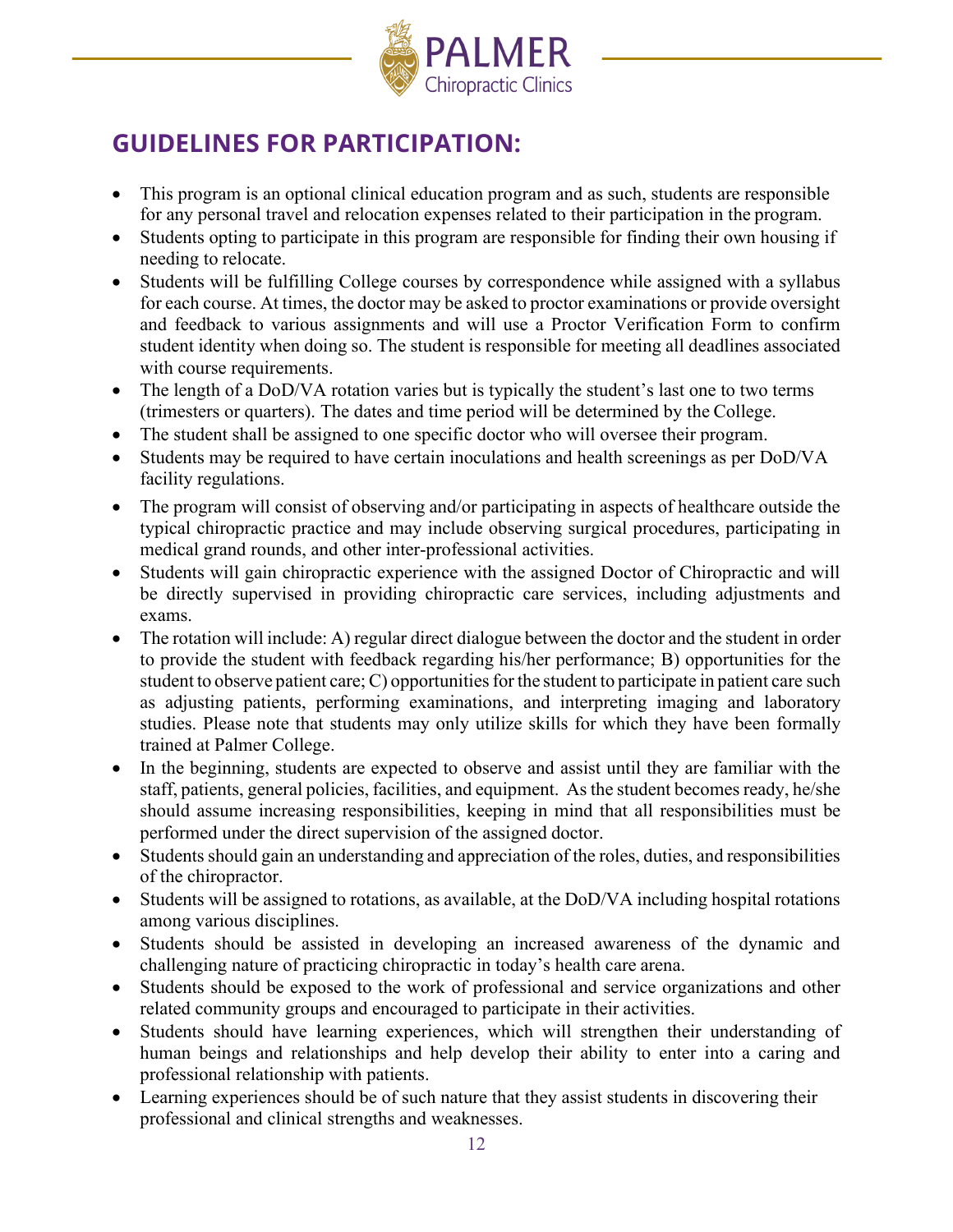

# **ASSESSING STUDENT PERFORMANCE:**

Two Methods: 1) QEs and 2) Self-Assessment & Global Assessment

### **Qualitative Evaluations (QEs):**

Students will be assessed using methods developed by the College. The assessments will support the learning goals and objectives of the course in which the student is enrolled. The first of two evaluation instruments, Qualitative Evaluations (QEs), are completed by the Adjunct Clinical Faculty through direct observation and interaction with the student. A key component of performing a QE or any assessment is the feedback provided to the student so that he or she can work toward making improvements in their performance.

**For more detailed information on the Core Clinical Competencies, the standards used to assess student performance using the QE, please see Appendix 1**.

### **Qualitative Evaluation (QE) Rating Scale:**

*The following is an example of a QE rating form for a History QE. The rating scale will be the same for all QE categories.*

**Faculty Instructions** – CIRCLE the **one** most appropriate response in the Rating section.

- PERFORMANCE EXCEEDS THAT EXPECTED OF A GRADUATE. Performance equals or exceeds that of the evaluator.
- PERFORMANCE MEETS THAT EXPECTED OF A GRADUATE. Performance is acceptable but could be improved.
- PERFORMANCE DOES NOT MEET THAT EXPECTED OF A GRADUATE. Performance demonstrates significant shortfalls; elements must be repeated with active coaching.

| <b>History</b>                                                                                                                                                              | <b>Elements Needing Attention</b>                                                                                  |                                          |       | Rating       |       |                |
|-----------------------------------------------------------------------------------------------------------------------------------------------------------------------------|--------------------------------------------------------------------------------------------------------------------|------------------------------------------|-------|--------------|-------|----------------|
| Obtains a health history in a timely<br>manner with appropriate breadth,<br>depth of inquiry and methodology<br>to elicit a list of differentials and<br>appropriate exams. | $\exists$ Timeliness<br>Depth and breadth of inquiry<br><b>Methodology</b><br>Differentials list<br>Exam selection | <b>DOES</b><br><b>NOT</b><br><b>MEET</b> | $+/-$ | <b>MEETS</b> | $+/-$ | <b>EXCEEDS</b> |
| $\sim$ 1 $\cdot$ $\cdot$ $\cdot$<br>$\sim$                                                                                                                                  |                                                                                                                    |                                          |       |              |       |                |

Clinician Comments:

Under the rating section, there are five possible ratings to select. Choose one rating only and do not overlap your rating with another one. Each rating above has a numeric value with "1" for "Does Not Meet" and "5" for "Exceeds." Cumulative QE scores are averaged at the end of the term and result in a Pass or Fail for the clinic course grade.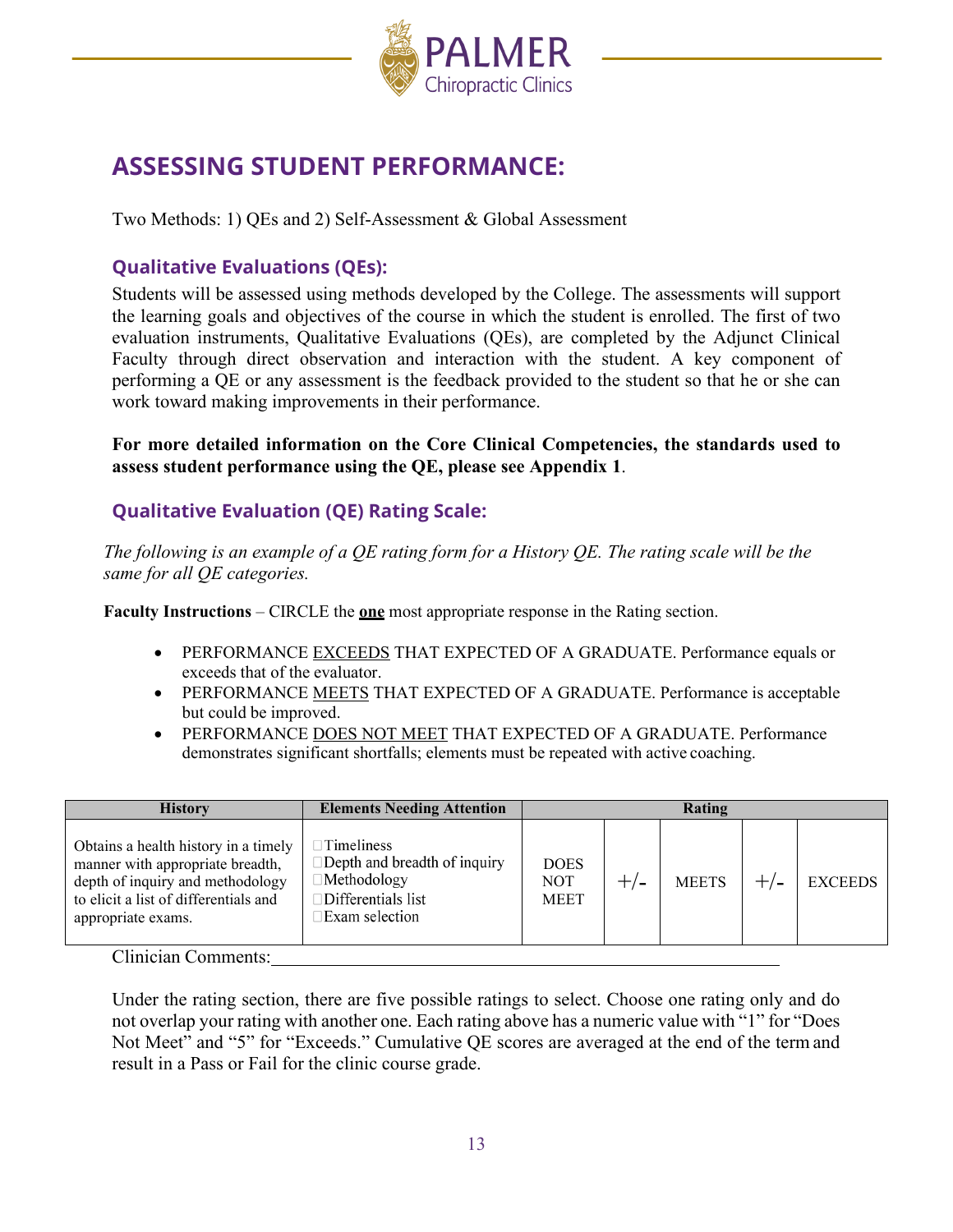

### **The Self / Global Assessment:**

The second of two evaluation instruments is called the "Student Clinical Competency Self-Assessment and Global Assessment." Students are to spend time reflecting on their clinical competency by completing a self-assessment using a form provided by the College. Once completed, the student will submit the form to the Adjunct Clinical Faculty who will review the student's self-ratings and then complete the global assessment rating. **KEY:** The Adjunct Clinical Faculty and student are to discuss the self-assessment and the global assessment rating. Areas of strengths and weaknesses should be noted as well as all clinical competencies and professional behavior expectations.

The key to completing QEs and a global assessment of a student is providing constructive feedback. Feedback should be given regularly, both verbally and in writing, and in such a way that the student can gain confidence in their abilities and reflect on ways to continue honing their skills and knowledge base in areas that may need more development.

#### <span id="page-14-0"></span>**Student Self / Global Assessment Scale**

| Global Assessment of Student – Taking into consideration all clinical competencies, as well as<br>professional behavior expectations, I would rate your overall development at this time to be: |                    |                |                       |  |  |
|-------------------------------------------------------------------------------------------------------------------------------------------------------------------------------------------------|--------------------|----------------|-----------------------|--|--|
| Beginning Level                                                                                                                                                                                 | Intermediate Level | Graduate Level | <b>Advanced Level</b> |  |  |

**Adjunct Faculty Instructions** – CIRCLE the **one** most appropriate response and provide written comments.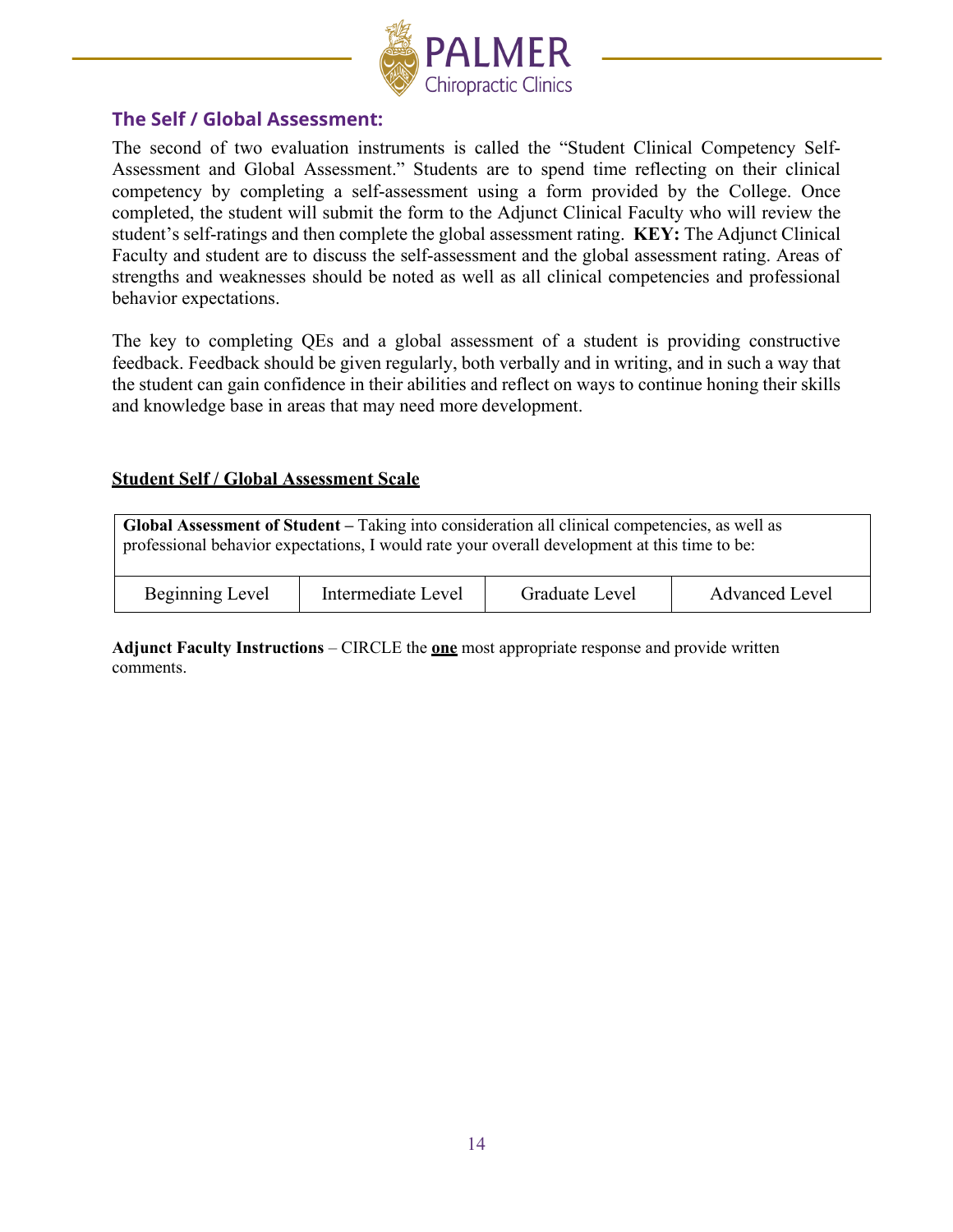

# <span id="page-15-0"></span>Section II

### **STUDENT IDENTITY VERIFICATION POLICY FOR DISTANCE AND CORRESPONDENCE EDUCATION**

The purpose of this policy is to ensure that a student who registers for a distance or correspondence course is the same student who participates in and completes the course or program and receives academic credit. This policy meets HLC and CCE accreditation requirements.

### **Approved Verification Methods:**

One or more of the following methods must be utilized:

- a) an individual secure login and password issued by the College;
- b) verification of student identity for proctored examinations; and/or
- c) other College approved technologies or practices that are effective in verifying student identification

Any distance delivery or correspondence course work, assessments or activities that are graded or contribute to a student's grade must be submitted via a system that verifies the student's identity as noted above. Alternatives to approved verification methods, i.e. student's personal email, are not acceptable mechanisms for submitting course work. Such methods must have reasonable and appropriate safeguards to protect student privacy.

All credit-bearing courses offered through a distance delivery course and/or a correspondence course must verify that the student who is registered for the course is the same student who participates in, completes the course requirements, and receives academic credit. The College will notify students at the time of registration or enrollment of any projected additional student charges associated with the verification of student identity, such as separate fees charged by proctoring services, etc.

### **Distance and Correspondence Education:**

Students enrolled in distance and/or correspondence courses must submit all work prepared for the course using either the Palmer assigned e-mail address, or College approved technology or practices that are effective in verifying student identification.

### **Student Responsibilities:**

Students are responsible for providing their complete and true identity information in any identification verification process. Students are prohibited from sharing password information with others and are responsible for any and all activity on their account. Failure to comply with this policy will be addressed through the College's Student Code of Ethics, as found in the Student Handbook.

### **Faculty Responsibilities:**

Faculty must employ College-approved methods to verify student identity and secure student information. Distance and correspondence course syllabi must provide the Student Identity Verification Statement. Faculty must secure approval from the College for any new technologies used to verify student identity. Because identity technology and student personal accountability are not foolproof in safeguarding academic integrity, faculty are encouraged to design courses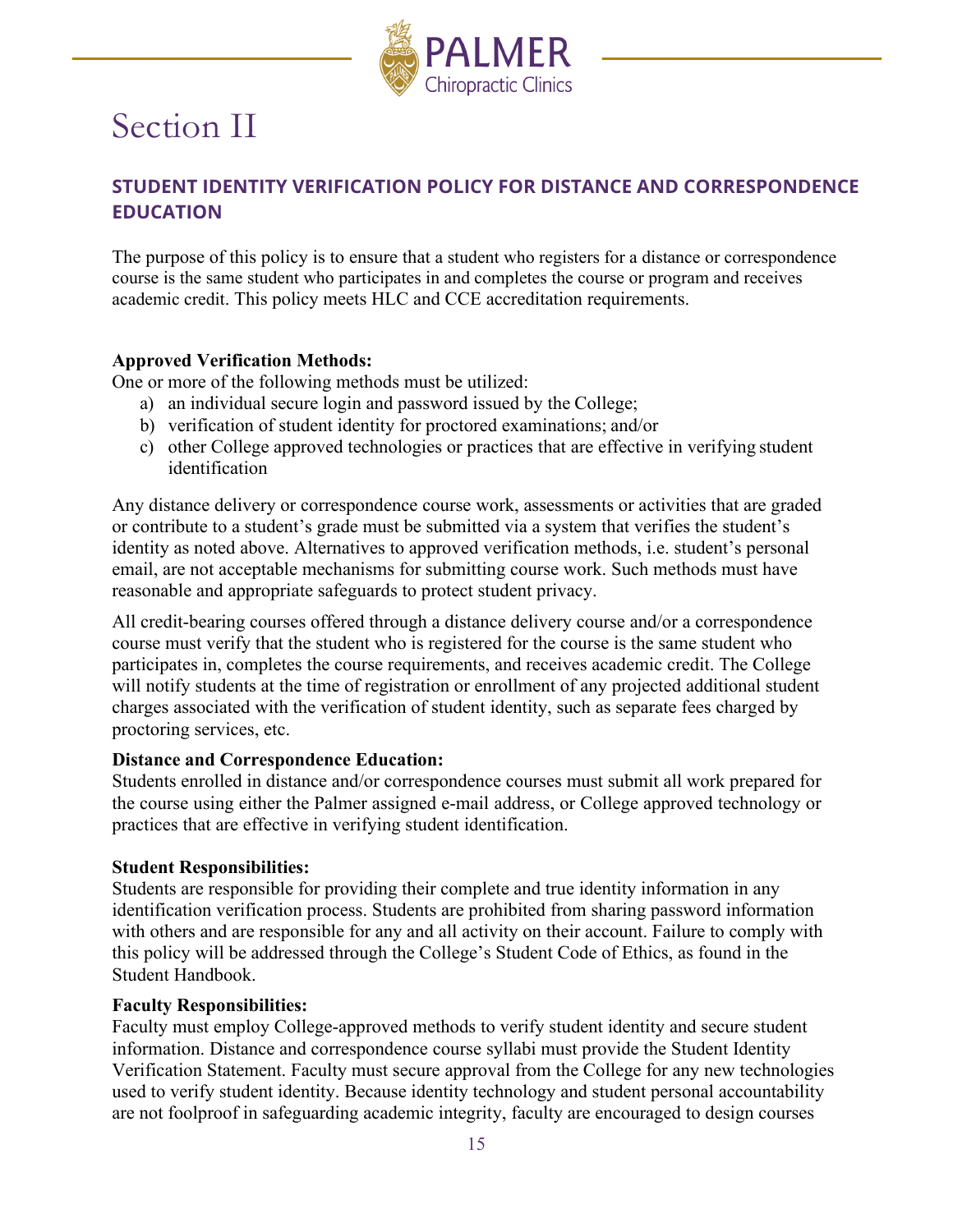

that employ assignments and evaluations unique to the course and that foster academic integrity.

### **College Administration Responsibilities:**

Deans and directors of College-level units are responsible to ensure that College resources and services are effectively coordinated and that the faculty is compliant with the provisions of this policy.

### **Protocol for College-Approved Technologies or Practices:**

The College Academic Oversight Committee (CAOC) is responsible for approving technologies or practices for distance and correspondence courses that verify student identity and protect the privacy of student information. Deans and directors of College-level units are responsible for coordinating efforts with Information Services (IS) and/or the Center for Teaching and Learning (CTL) to (1) assess security and compatibility with Palmer systems, (2) verify student identity through a student login and password system, and (3) protect the privacy of student information through standard encryption technology. This information will be reviewed and presented to the CAOC for final approval. The list of College-approved technologies and practices will be kept and communicated by the CTL.

### **Protocol for Verifying Student Identity through the Palmer Portal and Student E-Mail Accounts:**

The verification of a student's identity begins at the time of admissions and student orientation. Information Services generates a secure Palmer email account for each student. Student access to the Palmer Portal requires the use of this email as a login and password. Data transmission of login information is secured using standard encryption technology. If a student does not receive or misplaces this information, (s)he is required to bring photo identification to the Registrar's Office.

### **Federal and HLC Definitions for Distance and Correspondence education/courses:**

*Distance education/course means education that uses one or more of the following technologies (i) to deliver instruction to students who are separated from the instructor: and (ii) to support regular and substantive interaction between the students and the instructor, synchronously or asynchronously. The technologies used may include: (i) the internet; (ii) one way and two way transmissions through open broadcast, closed circuit, cable, microwave, broadband lines, fiber optics, satellite, or wireless communications devices; (iii) audio conferencing; or (iv) videocassettes, DVDs, and CD-ROMs, if the videocassettes, DVDs or CD-ROMs are used in conjunction with any of the technologies listed in clauses (i) through (iii).*

*Correspondence education/course means: (i) Education provided through one or more courses by an institution under which the institution provides instructional materials, by mail or electronic transmission, including examinations on the materials, to students who are separated from the instructor. (ii) Interaction between the instructor and the student is not regular and substantive, and is primarily initiated by the student. (iii) Correspondence courses are typically self-paced. (iv) Correspondence education is not distance education. 34CFR 602.3 (11/1/2010)*

Distance and correspondence courses are those in which all or the vast majority (typically 75% or more) of the instruction and interaction occurs via electronic communication, correspondence, or equivalent mechanisms, with the faculty and students physically separated from each other.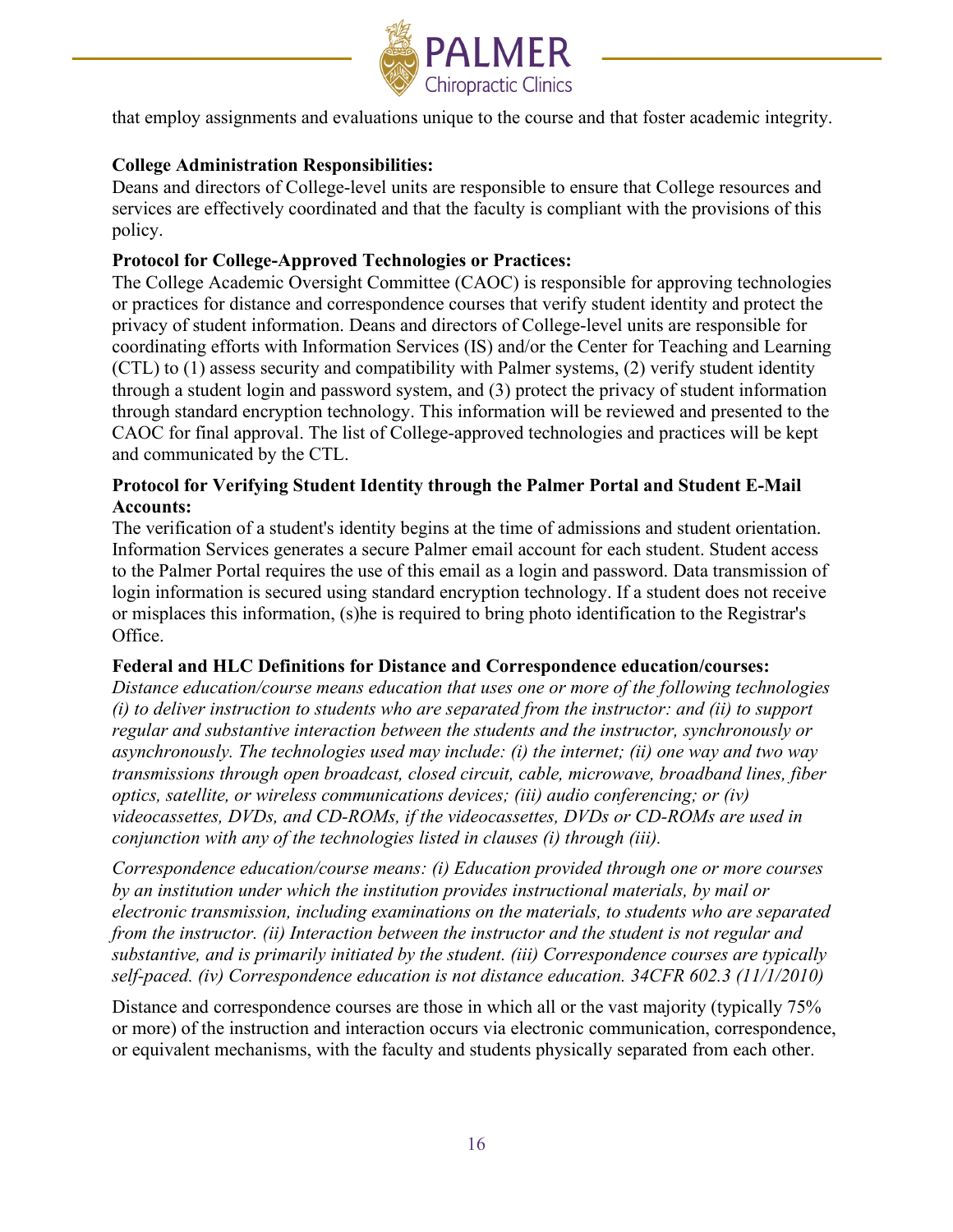

### <span id="page-17-0"></span>**LIABILITY RESPONSIBILITY**

The College and its associated entities assume no special or expanded legal liability for injuries sustained or accidents incurred bystudents in off-campus clinical programs. Students who choose to participate in off-campus programs are presumed to be aware of any special risks or dangers inherent in or associated with a particular practice environment. While en-route to or from an offcampus site, students are exposed to the same risks as if they were en-route to or from a class on campus. In such cases, students assume the risk of any accident or injury.

### <span id="page-17-1"></span>**RETENTION OF RECORDS**

Doctors who notify the program director that they no longer wish to participate in the program will have their application marked as inactive, and it will be destroyed after one year of inactivity.

All reports, students' documents, and related records will be destroyed one year after the student's graduation from Palmer College. The doctor should retain all patient related records, in which the student was involved, for the time period as required by state law.

### **STATE AUTHORIZATIONS FOR OUT-OF-STATE PRECEPTORSHIPS/FIELD TRAINING AND OTHER OPERATIONS**

Federal and state regulations require that all institutions of higher education comply with existing state laws regarding operational presence and distance learning. These regulations are continuously evolving, and Palmer College of Chiropractic makes every effort to maintain compliance. As a condition of authorization in specific states, Palmer College of Chiropractic is required to post consumer contact information for respective state authorizing agencies. This information can be accessed via the link provided: [State Disclosure Document](http://www.palmer.edu/uploadedFiles/Pages/Who_We_Are/_files/State_Disclosures.pdf) or at the following web address: <http://www.palmer.edu/Accreditation/>

### **INSTITUTIONAL POLICIES**

Palmer College of Chiropractic's Board of Trustees requires the College's Executive Administration to develop, institute and enforce institutional policies and processes to govern the operations of the College. The College's Institutional Policies apply to the entire unit of Palmer College of Chiropractic, including operations on campuses in Davenport, Iowa; San Jose, Calif.; and Port Orange, Fla.

Institutional policies apply to participants in the DoD/VA Student Rotation Program including Adjunct Clinical Faculty and students. Palmer College of Chiropractic institutional policies may be reviewed at the following web address:

<http://www.palmer.edu/HandbookPolicies/>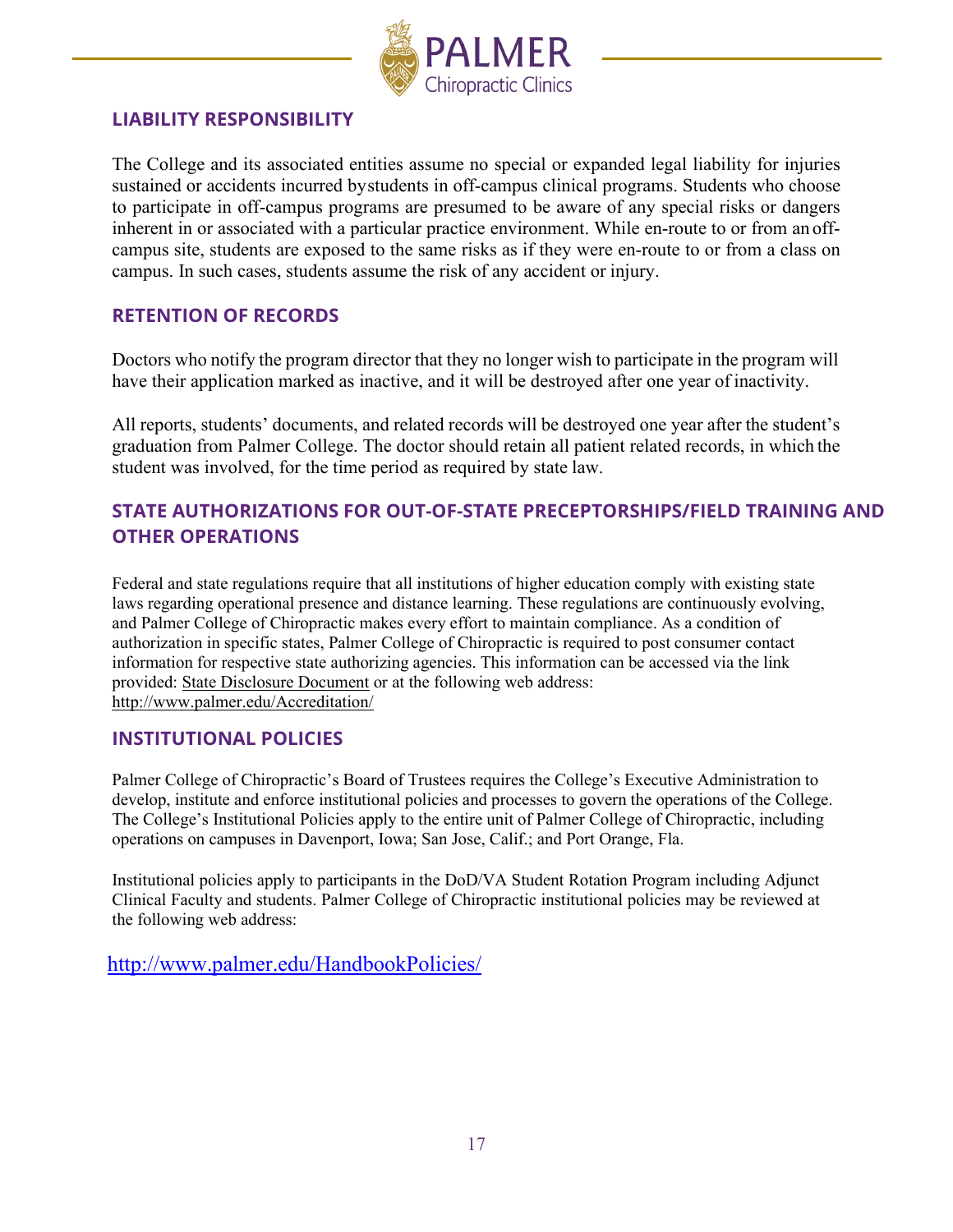

# Appendix 1

# **PALMER COLLEGE OF CHIROPRACTIC – DCP CORE CLINICAL COMPETENCIES**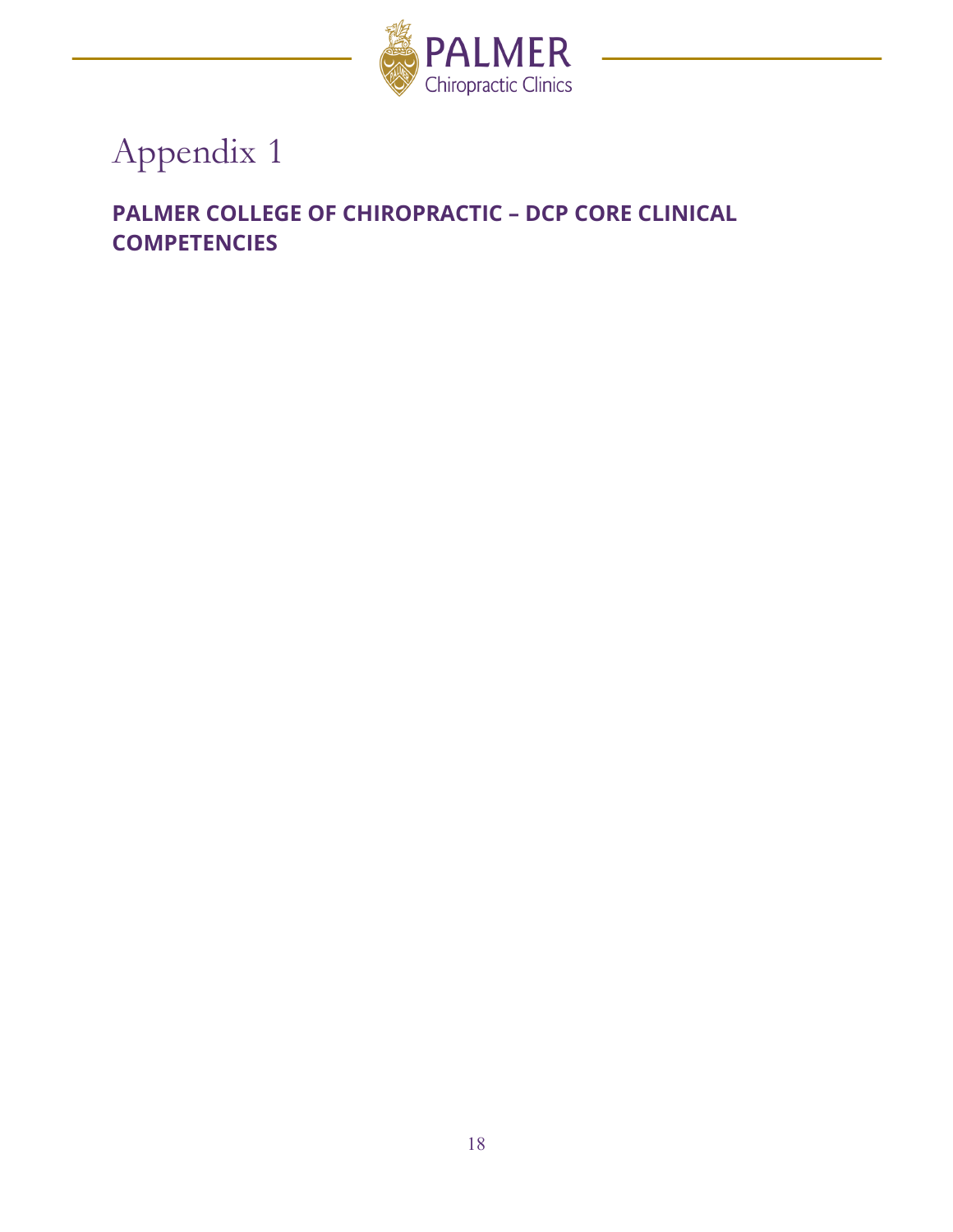# **History Taking**

*Obtains a health history in a timely manner with appropriate breadth, depth of inquiry and methodology to elicit a list of differentials and appropriate exams.* 

History taking involves an interview process focused on a patient's presenting complaint(s) and includes a review of past health, social, occupational and family histories for the purpose of directing clinical decision‐making. A proper history uncovers etiologic factors which guide the course of examinations, support the diagnosis, and provide insight into patient management issues. Doctors of Chiropractic must be skilled interviewers, able to recognize verbal and non-verbal clues and investigate patient responses to a depth that elicits complete and accurate information. The doctor must have sufficient knowledge of the basic and clinical sciences to recognize and synthesize relevant information in developing a meaningful list of differential diagnoses, and to determine examination procedures that will either confirm or eliminate a listed differential.

#### **1. Timeliness**

- Is prepared for the patient encounter and conducts a proper history in a timely, concise, and organized manner.
- Obtains the majority of relevant health information before seeking clinician intervention.

#### **2. Depth and Breadth of Inquiry and Methodology**

- Accurately completes all required history forms.
- Elicits sufficient information on all major elements of the history (e.g. OPQRST) as applicable for EACH complaint.
- Clarifies or otherwise follows-up on vague and/or incomplete responses.

#### **3. List of Differentials**

 Upon completion of the history, compiles a written list of 2‐3 plausible differentials for the chief complaint, listing in order from most to least likely.

#### **4. Exam Selection**

 Compiles a brief list of regional exams and specific tests that would be effective in confirming or eliminating a listed differential.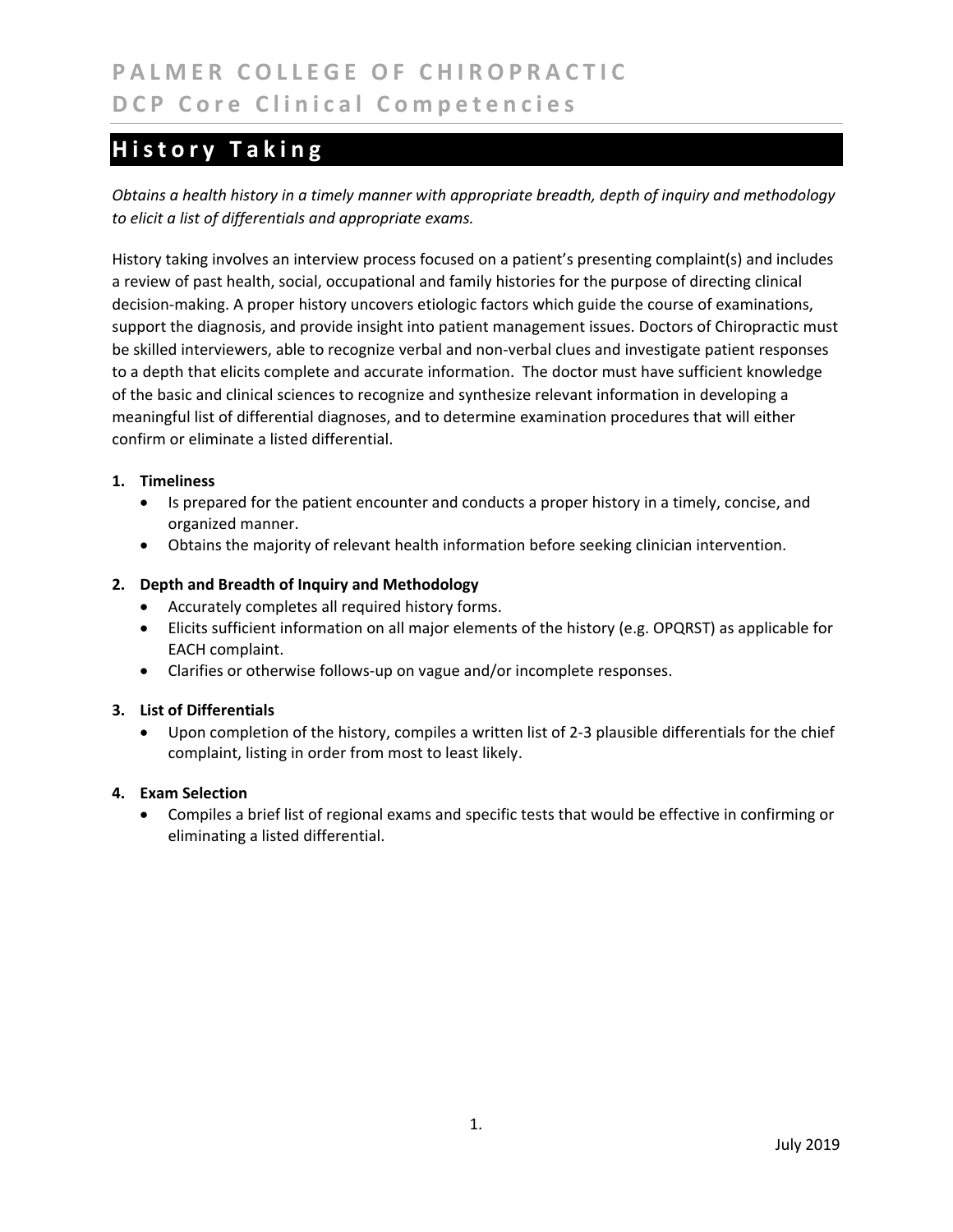### **Physical Examination**

*For non‐NMS exams, determines the significance of physical findings and the need for follow‐up through a skillful, organized physical examination demonstrating appropriate knowledge and application of diagnostic tests, confirmatory test and diagnostic tools.* 

The physical examination is a systematic evaluation of the eye, ear, nose, throat, cardiovascular, respiratory, gastrointestinal, and genitourinary systems that utilizes specific procedures to assist the clinician in defining the clinical diagnosis. The Doctor of Chiropractic must skillfully select, apply and interpret clinically useful elements of the physical examination to reveal the underlying condition(s) responsible for the patient's presentation, provide insight into successful management approaches, and alert to the need for referral.

#### **1. Knowledge and Application of Tests and Tools**

- Performs selected tests/procedures ordered by the clinician using appropriate equipment and methodology to generate accurate test results.
- Correlates findings to the underlying structures being evaluated.

#### **2. Depth and Breadth of Exam**

- Examines all significant presenting complaints to the extent necessary to determine whether diagnosis, follow‐up, referral and/or management/co‐management are indicated.
- Verbally informs the clinician when ordered exams and procedures are insufficient to generate a conclusion and additional exams and/or procedures are indicated.

#### **3. Skill and Organization**

- Completes the examination in accordance with clinic policies, procedures and protocols.
- Completes the physical examination in a timely manner, obtaining the majority of relevant health information before seeking clinician intervention.

#### **4. Significance of Findings**

- Accurately interprets exam findings.
- Discriminates between relevant findings (positive and significant negatives) and those that do not contribute to a patient's diagnosis.

#### **5. Need for Follow‐Up**

■ Recognizes when exam findings are equivocal and recommends follow-up actions that might generate a more accurate clinical picture.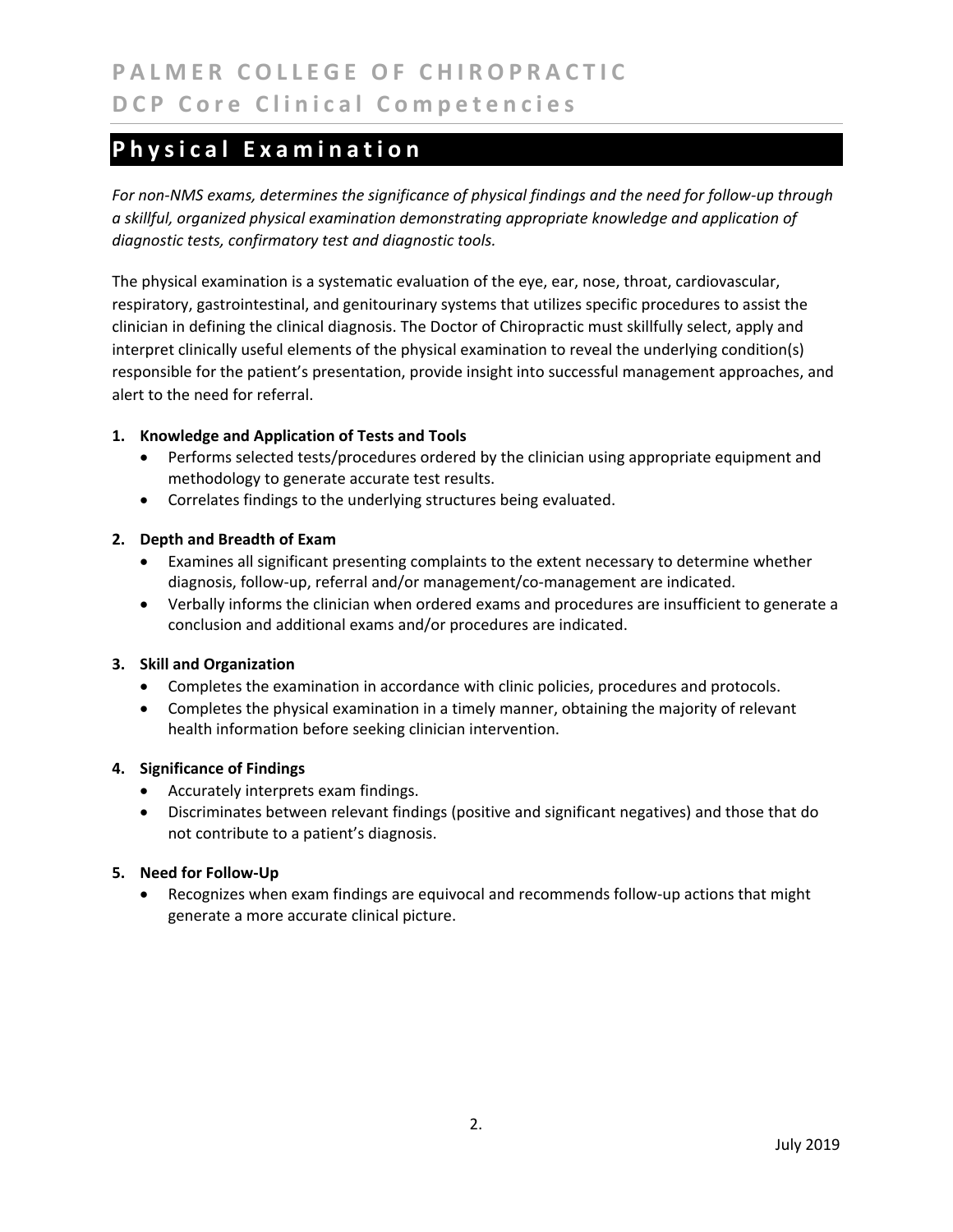### **NMS Examination**

*For NMS exams, determines the significance of findings and the need for follow‐up through skillful, organized regional and spinal examinations demonstrating appropriate knowledge and application of tests, procedures and diagnostic tools.* 

The neuromusculoskeletal (NMS) examination is a systematic evaluation of the nervous, muscular and skeletal systems that utilizes specific testing techniques and procedures to help define the clinical diagnosis. The Doctor of Chiropractic must skillfully select, apply and interpret clinically useful elements of the NMS examination to reveal the underlying condition(s) responsible for the patient's presentation and provide insight into successful management approaches.

#### **1. Knowledge and Application of Tests and Tools**

- Performs selected tests/procedures ordered by the clinician using appropriate equipment and methodology to generate accurate test results.
- Correlates findings to the underlying structures being evaluated.

#### **2. Depth and Breadth of Exam**

- Examines all significant presenting complaints to the extent necessary to determine whether diagnosis, follow‐up, referral and/or management/co‐management are indicated.
- Verbally informs the clinician when ordered exams and procedures are insufficient to generate a conclusion and additional exams and/or procedures are indicated.

#### **3. Skillful and Organized**

- Completes the examination in accordance with clinic policies, procedures and protocols.
- Completes the NMS examination in a timely manner, obtaining the majority of relevant health information before seeking clinician intervention.

#### **4. Significance of Findings**

- Accurately interprets exam findings.
- Discriminates between relevant findings (positive and significant negatives) and those that do not contribute to a patient's diagnosis.

#### **5. Need for Follow‐Up**

 Recognizes when exam findings are equivocal and recommends follow‐up actions that might generate a more accurate clinical picture.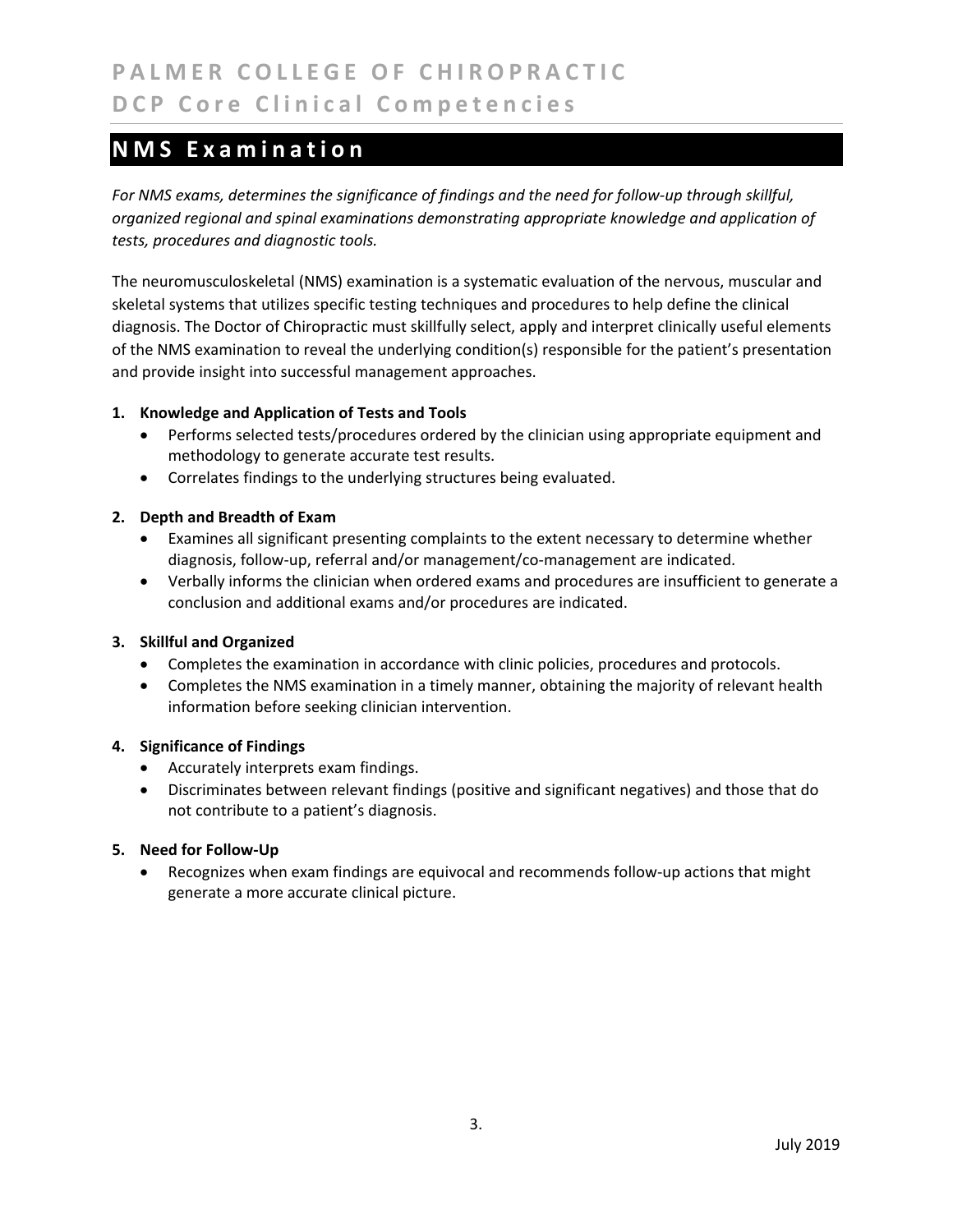### **Psychosocial Assessment**

*Recognizes biopsychosocial issues and their impact on patients' presentation, evaluation and management, and uses best available evidence in applying screening tools when appropriate.* 

Biopsychosocial factors are biological, psychological and societal factors in patients' lives that may influence their health, explain the nature of their complaint, and/or obscure the information gathered during their evaluation and treatment. Doctors of Chiropractic must recognize the interrelationships among these factors and the impact they may have on a patient's presentation and response to care, and apply certain screening tools to assess such issues.

#### **1. Recognizes Biopsychosocial Issues**

- Identifies and records information obtained during the patient encounter that may indicate psychosocial involvement.
- Identifies issues of a biopsychosocial nature that legally require doctors to report patient information to appropriate authorities.

#### **2. Impact of Biopsychosocial Issues**

- Modifies a prognosis and/or care plan to address the impact of biopsychosocial issues on a patient's ability to accurately report symptoms and comply with, or respond to, the care plan.
- Demonstrates professionalism, understanding and tact during discussions regarding sensitive psychosocial and/or health behavior issues.
- When applicable, recommends referral for management or co-management, and/or provides patients with information on appropriate services, agencies and programs available to assist them.

#### **3. Evidence‐Based Screening Tools**

Utilizes or recommends appropriate screening tools to assess biopsychosocial involvement.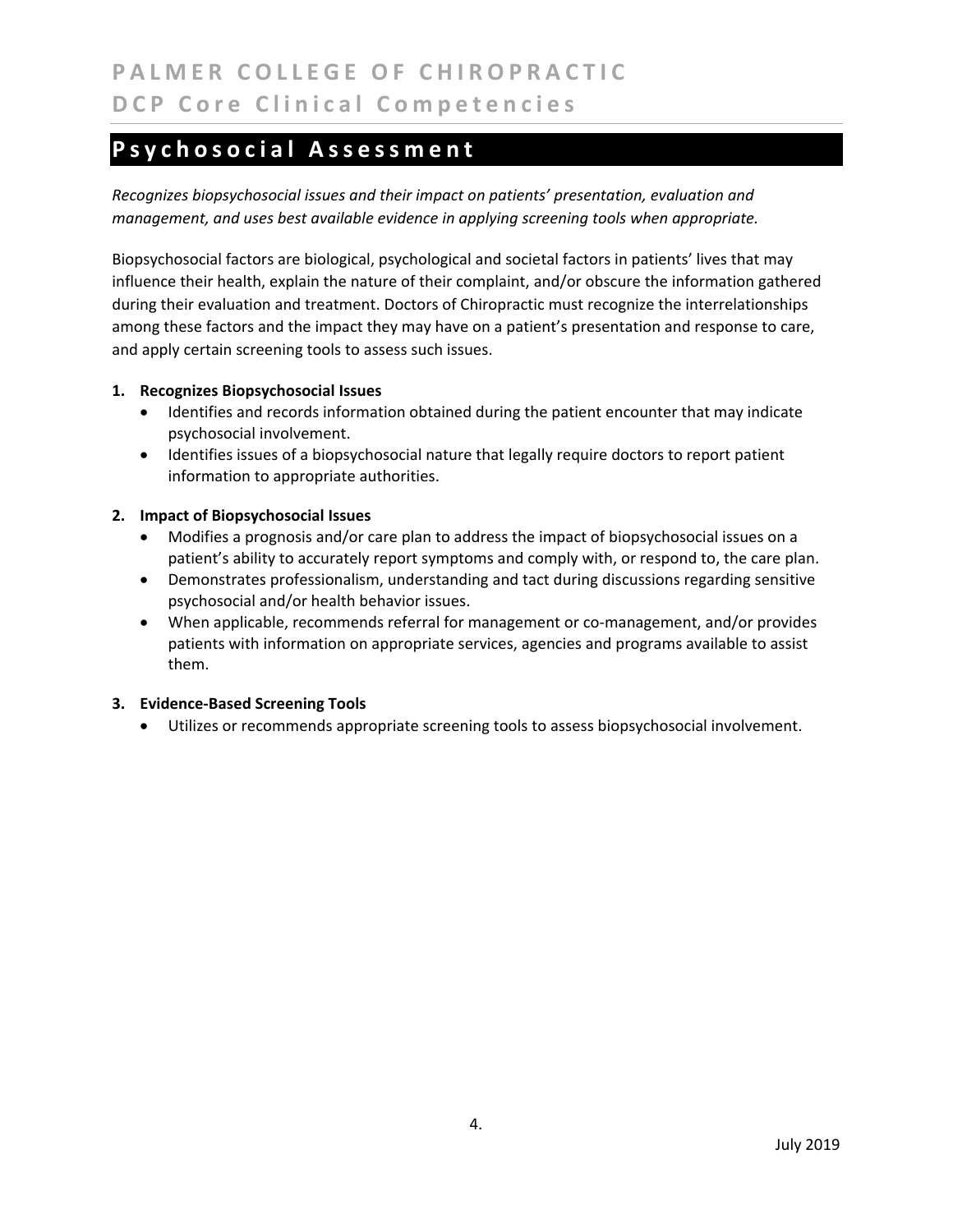# **Diagnostic Studies**

*Performs and/or orders and interprets diagnostic studies of sufficient quality recognizing clinical need, cost‐benefit ratio, and the need for follow‐up.*

Diagnostic studies, inclusive of imaging, clinical laboratory, and specialized testing procedures, are to obtain objective clinical data for patient evaluation and management. The Doctor of Chiropractic must be knowledgeable and skilled in the application of diagnostic studies in determining clinical need, ordering and/or performing studies, interpreting and correlating findings with the clinical presentation, and providing appropriate follow‐up and management.

#### **1. Recognizes the clinical need for diagnostic studies (imaging, laboratory).**

- Recognizes the need for, and limitations of, diagnostic studies.
- Recommends diagnostic studies consistent with a clinical diagnosis and appropriate consideration of benefits and risks.

#### **2. Orders and/or performs diagnostic studies.**

- Orders a diagnostic study by accurately completing appropriate requisition form(s).
- Performs a diagnostic study exhibiting appropriate use of equipment with attention to patient comfort and safety.
- Provides necessary instructions to the patient for the successful performance of a diagnostic study.
- Identifies substandard diagnostic studies and makes appropriate corrective changes in technical factors.

#### **3. Interprets diagnostic studies.**

- Differentiates normal from abnormal diagnostic findings.
- Provides an accurate and complete written report of clinically significant findings with appropriate diagnostic impression(s) and differential diagnoses.
- Constructs legible reports appropriate for professional communication, accurately recording clinically significant data.
- Appropriately applies information from diagnostic studies and clinical presentation to patient management.

#### **4. Follow‐up.**

- Recognizes the need for and recommends additional studies when indicated with appropriate consideration of benefits and risks.
- Recognizes the need for and recommends appropriate specialty referrals, including concurrent and emergent care, when indicated.
- Recognizes relative and absolute contraindications to chiropractic management.
- Explains and documents the appropriate initial management, next step(s) in evaluation, and/or referral of a patient based on diagnostic studies.
- Formulates an explanation of relevant data from the diagnostic study appropriate for delivery to a patient during a report of findings.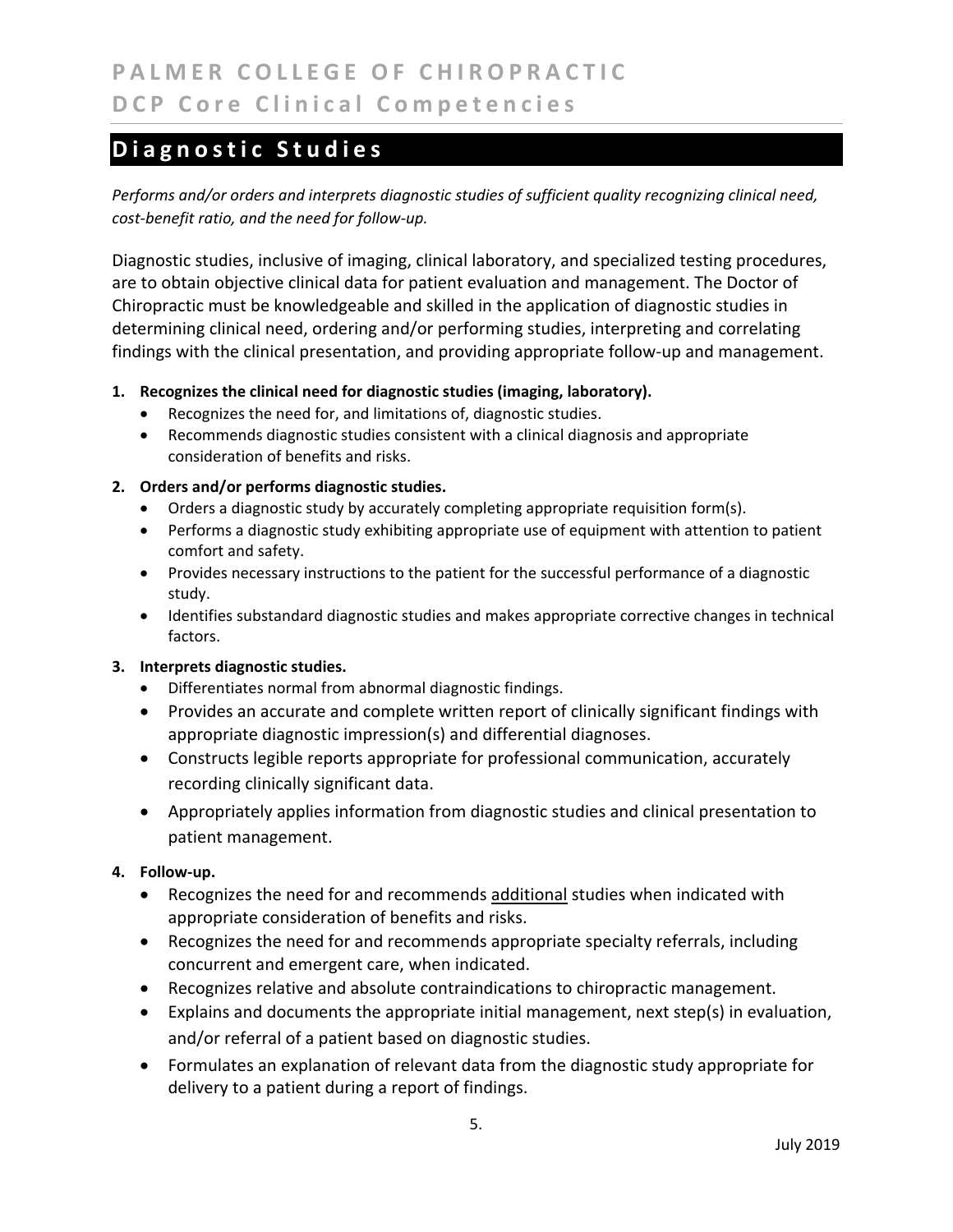# **PALMER COLLEGE OF CHIROPRACTIC DCP Core Clinical Competencies**

## **Diagnosis**

*Synthesizes and correlates data from history, exam, diagnostic tests and knowledge of pathogenesis in generating a prioritized problem list and diagnosis(es) with appropriate ICD coding.* 

A diagnosis is used to provide a complete, concise description of the condition(s) resulting in, or contributing to, the patient's presentation. The diagnosis should be supported by all available information gathered from the history, examination and diagnostic studies. Doctors of chiropractic must synthesize available subjective and objective data and use their knowledge of pathogenesis to formulate diagnoses, create a prioritized patient problem list, and select congruent ICD codes.

#### **1. Pathophysiologic knowledge**

- Demonstrates knowledge of pathogenesis by explaining the link between the diagnosis and a patient's presenting sign and symptom(s).
- Explains pathogenesis to patients in understandable language (layperson's terms).

#### **2. Synthesis of data**

- Creates a list (*verbal or written*) of relevant (*positive or significant negative*) subjective and objective findings supporting the diagnosis.
- Uses available data to defend the choice of diagnosis over other reasonable differentials.

#### **3. Diagnosis**

- Formulates a diagnosis using descriptive language *(e.g., acute/chronic, traumatic/non‐ traumatic, etc.)* that accurately portrays a patient's presentation and is supported by available evidence.
- Provides a diagnosis for each diagnosable complaint/condition evaluated; when a single condition has multiple contributing factors the diagnoses are placed in order of highest to lowest clinical significance. *(e.g., a patient with neck and arm pain and headaches all from the same 'condition' has multiple diagnoses related to the presentation listed ‐ "Acute traumatic cervical facet syndrome with referral to the upper extremity and associated tension headaches and cervical segmental dysfunction complicated by cervical hypolordosis.")*

#### **4. Prioritized problem list**

 Creates a written problem list accounting for all presenting complaints/conditions in prioritized order based on severity/complexity.

#### **5. ICD coding**

- Selects ICD codes congruent with a patient's diagnosis(es).
- Orders ICD codes in diagnostic order.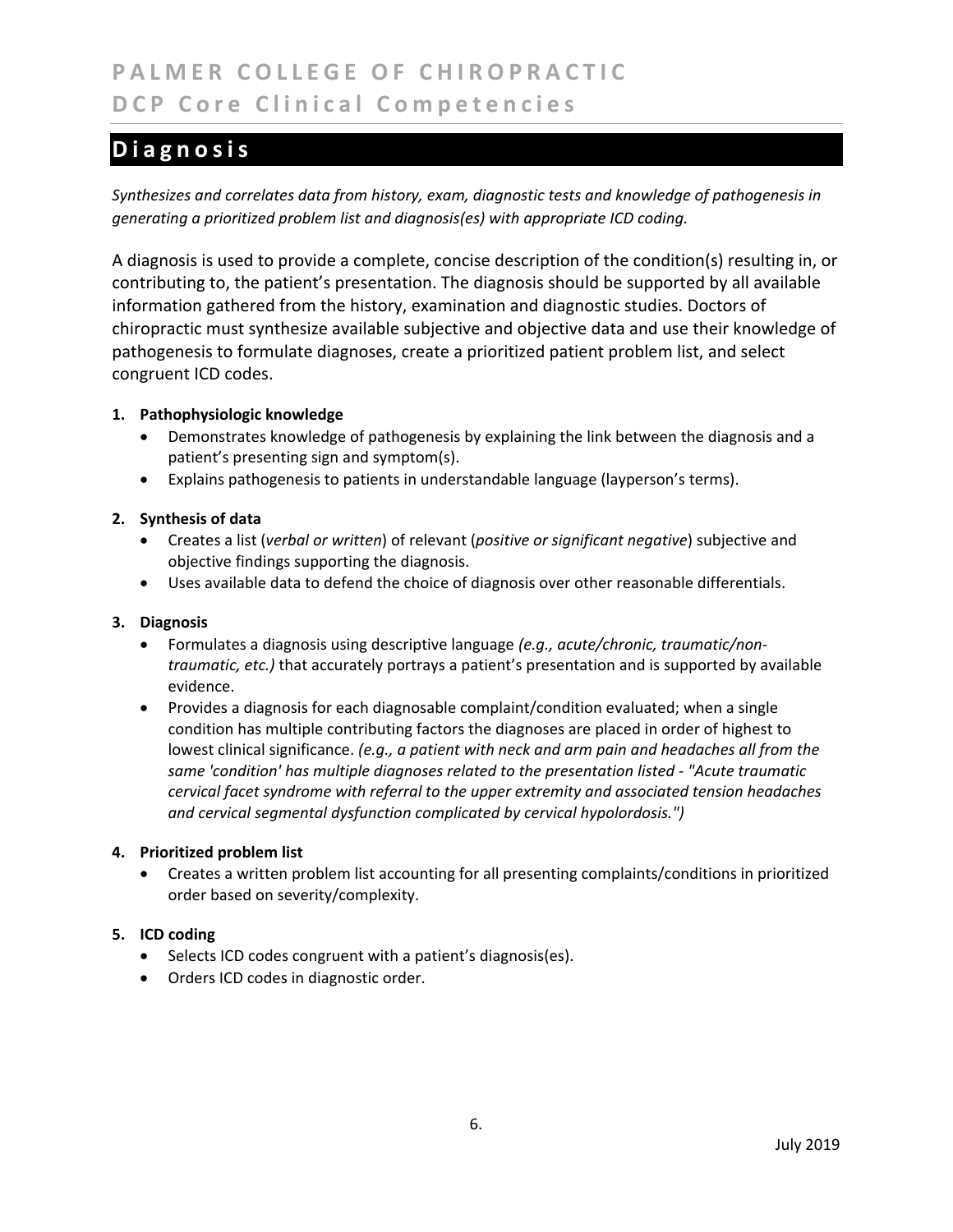### **Case Management**

*Uses best available evidence to formulate a care plan appropriate to the diagnosis inclusive of therapeutic goals in consideration of biopsychosocial factors, natural history, and alternatives to care.* 

Case Management involves the development, implementation and documentation of a patient care plan for the purpose of resolving, ameliorating or otherwise positively impacting a patient's health and wellbeing. It may also include case follow‐up, referral, and/or collaborative care. The Doctor of Chiropractic must develop management plans that are consistent with the diagnosis, reasonably achievable, and, when appropriate, adapted to meet a patient's perceived and changing needs.

#### **1. Use of Evidence**

 Develops a care plan that is suitable to the diagnosis and the patient's clinical presentation and is consistent with best practices.

#### **2. Individualized Care Plan**

- Modifies a care plan to suit the individual needs of the patient.
- Considers the risk-benefit of the care plan against expected therapeutic results.
- Develops reasonable solutions to issues that may lead to patient non‐compliance.

#### **3. Therapeutic Goals**

- Develops reasonable therapeutic goals consistent with the needs of the patient, taking into account biopsychosocial factors, natural history, and alternatives to care.
- Promotes patient health and well-being with respect to long term goals.

#### **4. Alternatives to Care**

 Recognizes the benefits of other health care approaches and natural history in meeting a patient's goals and incorporates these into the care plan as either patient care options or a referral recommendation.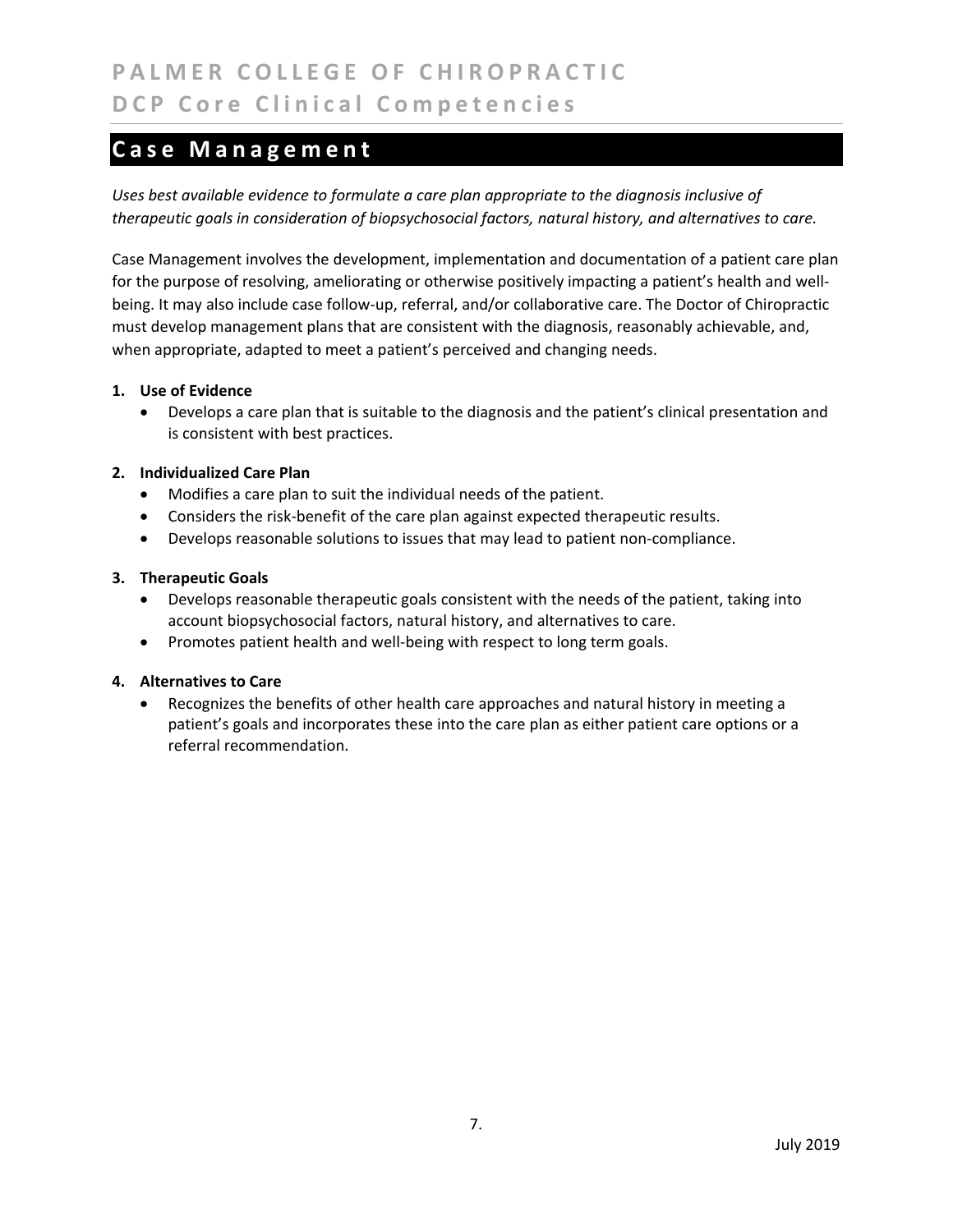# **PALMER COLLEGE OF CHIROPRACTIC DCP Core Clinical Competencies**

# **Case Follow‐Up**

*Reviews and re‐evaluates the patient to update and/or modify the records and care plan as new clinical information becomes available, and makes appropriate management decisions.* 

Case Follow‐Up involves the performance of periodic re‐evaluations for the purpose of resolving, ameliorating or otherwise positively impacting a patient's health and well‐being. The Doctor of Chiropractic must appropriately assess patient progress through follow‐up evaluations, recommend additional investigation when necessary, and modify and document the management plan accordingly.

#### **1. Re‐evaluation**

- Identifies when re-evaluation or additional investigation or information is needed.
- Documents the need for, and results from, additional information, testing or re-evaluation.
- Interprets new information in light of the patient's diagnosis and adds and/or modifies diagnoses when necessary.

#### **2. Update and/or Modify Care Plan**

• Incorporates new information into the care plan, appropriately modifying active and passive care strategies, prognosis and recommendations.

#### **3. Update Management Decisions**

Identifies the need for referral, and/or collaborative care based on new information obtained.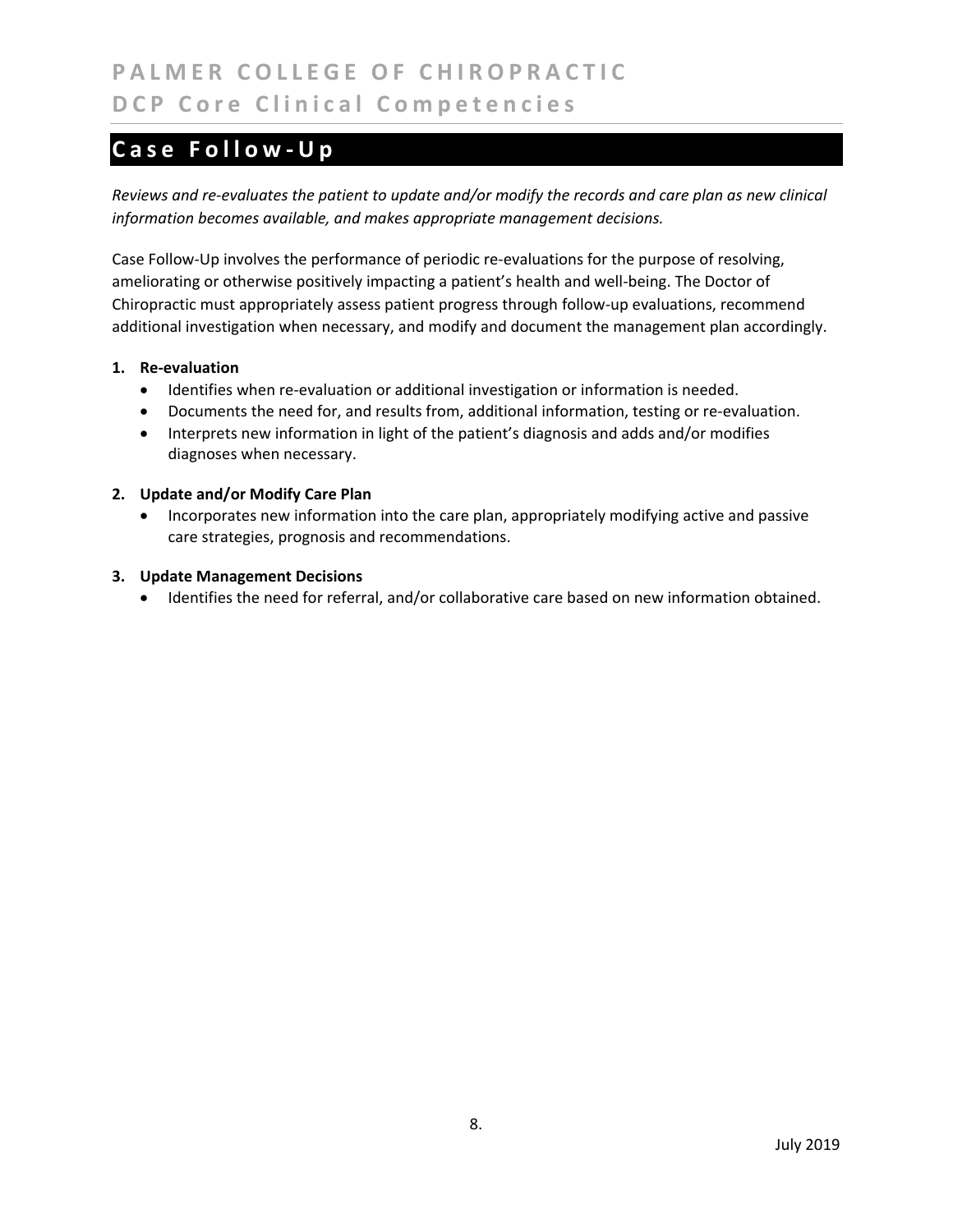# **Adjustment**

*Based upon clinical indications, accurately assesses the need for and performs or modifies a chiropractic adjustment with appropriate positioning, vector, contact and delivery, and performs a post‐adjustment evaluation all while maintaining professional boundaries.* 

An adjustment is the core clinical intervention utilized by Doctors of Chiropractic in the treatment of subluxation(s) with the intent of improving neurobiomechanical function associated with the joints of the body, potentially resulting in symptom reduction/elimination and/or improved quality of life. The Doctor of Chiropractic must be proficient in assessing the need for, and delivery of, adjustments.

#### **1. Examination for Subluxation**

 Accurately performs procedures for subluxation detection (e.g., inspection, palpation [static and/or motion], instrumentation, radiographic analysis, leg length analysis) to determine the existence and level(s) of subluxation.

#### **2. Delivery of Adjustment (positioning, vector, contact, and delivery)**

- Positions the patient correctly based upon the subluxation listing, level, and intended treatment method.
- Utilizes equipment (e.g., drop tables, specialty technique equipment) appropriately to facilitate an adjustment.
- Delivers an adjustment within the patient's comfort and with sufficient force and specificity to intentionally impact joint neurobiomechanical function.
- Based on the patient's needs and/or risks, makes necessary modifications to the delivery of an adjustment to minimize risk of adverse reactions.

#### **3. Post‐Adjustment Evaluation**

 Reexamines the patient after an adjustment to determine changes in associated signs (e.g., joint motion/function, muscle tone, instrumentation findings, leg length) and symptoms (e.g., pain, paresthesia).

#### **4. Professionalism**

- Maintains appropriate professional boundaries with patients including: physical, verbal, non‐ verbal and emotional.
- Complies with the ethical and legal dimensions of providing patient care.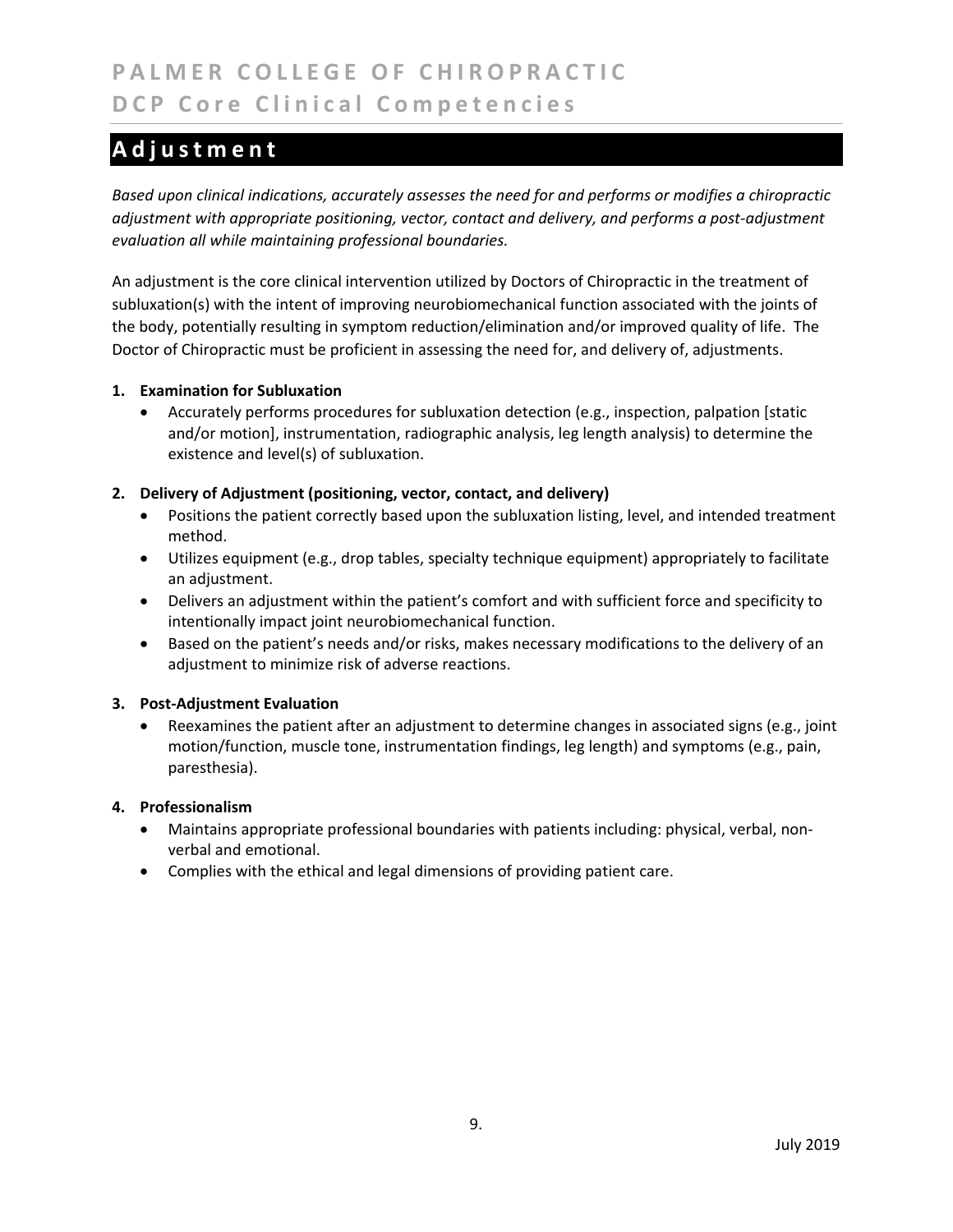### **Active and Passive Care**

*Integrates active and non‐adjusting passive care into the patient care plan recognizing indications and contra‐indications of interventions and demonstrating a progression of care from passive to active all while maintaining professional boundaries.* 

Musculoskeletal rehabilitative strategies are important adjuncts to chiropractic care. Doctors of Chiropractic must be adept in the use of active and passive therapeutics and skilled in approaches used to engage patients more actively in their care.

#### **1. Indications/Contraindications of Interventions**

● Applies knowledge of the indications and contraindications for various non-adjusting active and passive therapeutic approaches.

#### **2. Therapeutic Application**

- Selects and properly applies non-adjusting passive therapeutic modalities.
- Selects and properly applies active therapeutic approaches.

#### **3. Progression of Care**

 When the initial care is passive, transitions the care from passive to active approaches as indicated by the patient's progress.

#### **4. Professionalism**

- Maintains appropriate professional boundaries with patients including: physical, verbal, non‐verbal and emotional.
- Complies with the ethical and legal dimensions of providing patient care.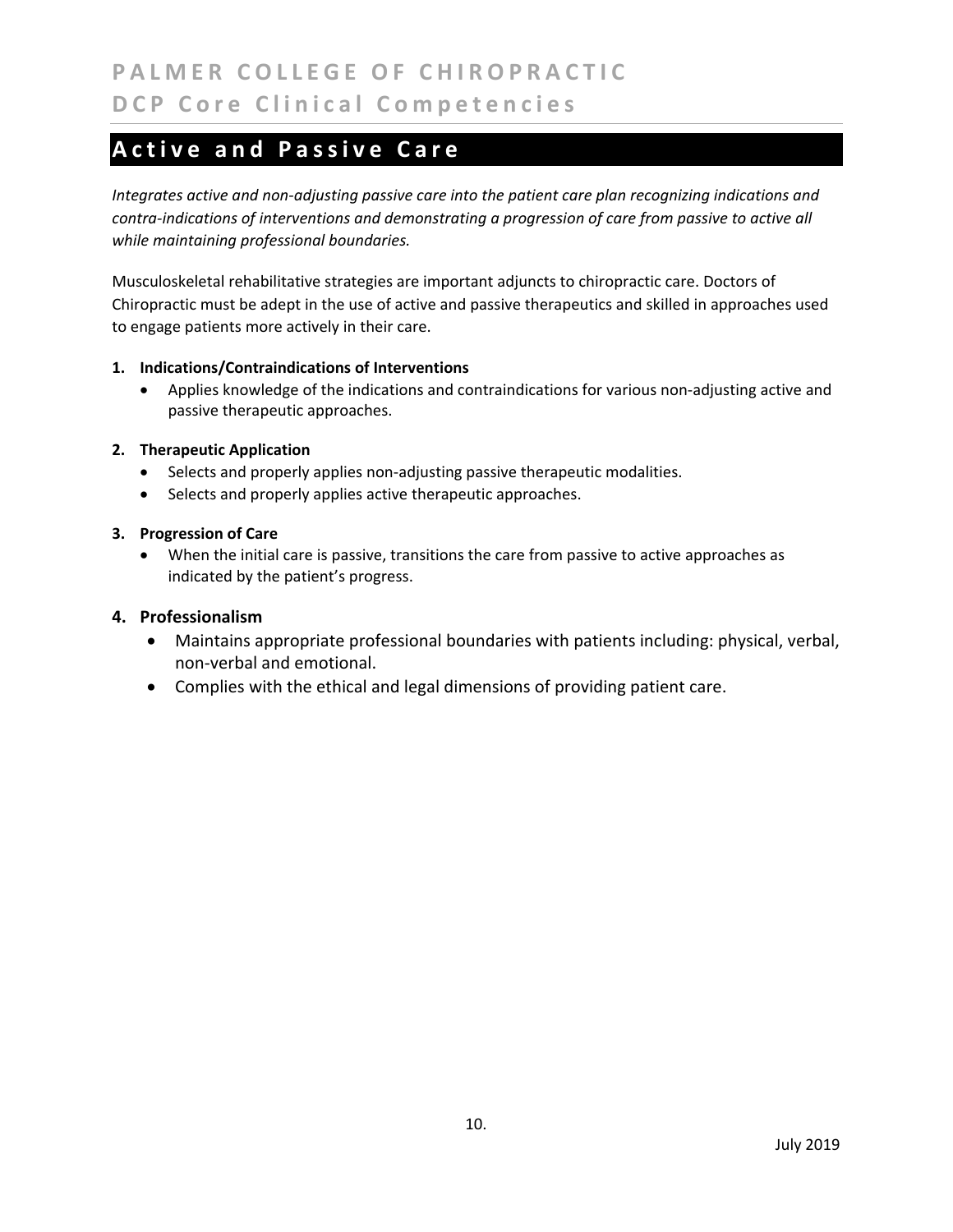# **Record Keeping**

*Maintains records that are clear, accurate, organized and grammatically correct to reflect the clinical encounter, that adhere to risk management and coding guidelines, and are in compliance with medico‐ legal standards.* 

Record keeping includes the tasks of accurately recording, adequately maintaining and securing, and appropriately reporting information regarding a patient's evaluation, diagnosis, clinical care and associated interactions. The Doctor of Chiropractic must concisely and accurately document the pertinent aspects of each patient encounter, sufficient to substantiate the diagnosis, care plan and recommendations.

#### **1. Record and Correspondence Quality.**

- Fills out forms and paperwork accurately and completely and places them in the patient file in the appropriate order.
- Notes patient conversations, recommendations, and/or other relevant information that is not accounted for on clinic forms or paperwork.
- Generates timely patient records, narrative reports and correspondences that are accurate, concise, legible, and grammatically correct with proper terminology and abbreviations.

#### **2. Risk Management**

- Follows established risk management procedures when compiling records and completing forms and clinic paperwork. (e.g. Does not modify past entries or skip lines; Uses full date (mo/day/yr); Crosses out bad information with a single line and dates and initials deletions, etc.)
- Keeps records free from inflammatory, prejudicial and/or degrading entries concerning the patient and/or other healthcare providers.

#### **3. Coding**

Selects ICD and CPT codes consistent with the levels and types of services provided.

#### **4. Compliance**

 Complies with HIPAA and other requirements for record privacy, maintenance, storage and security.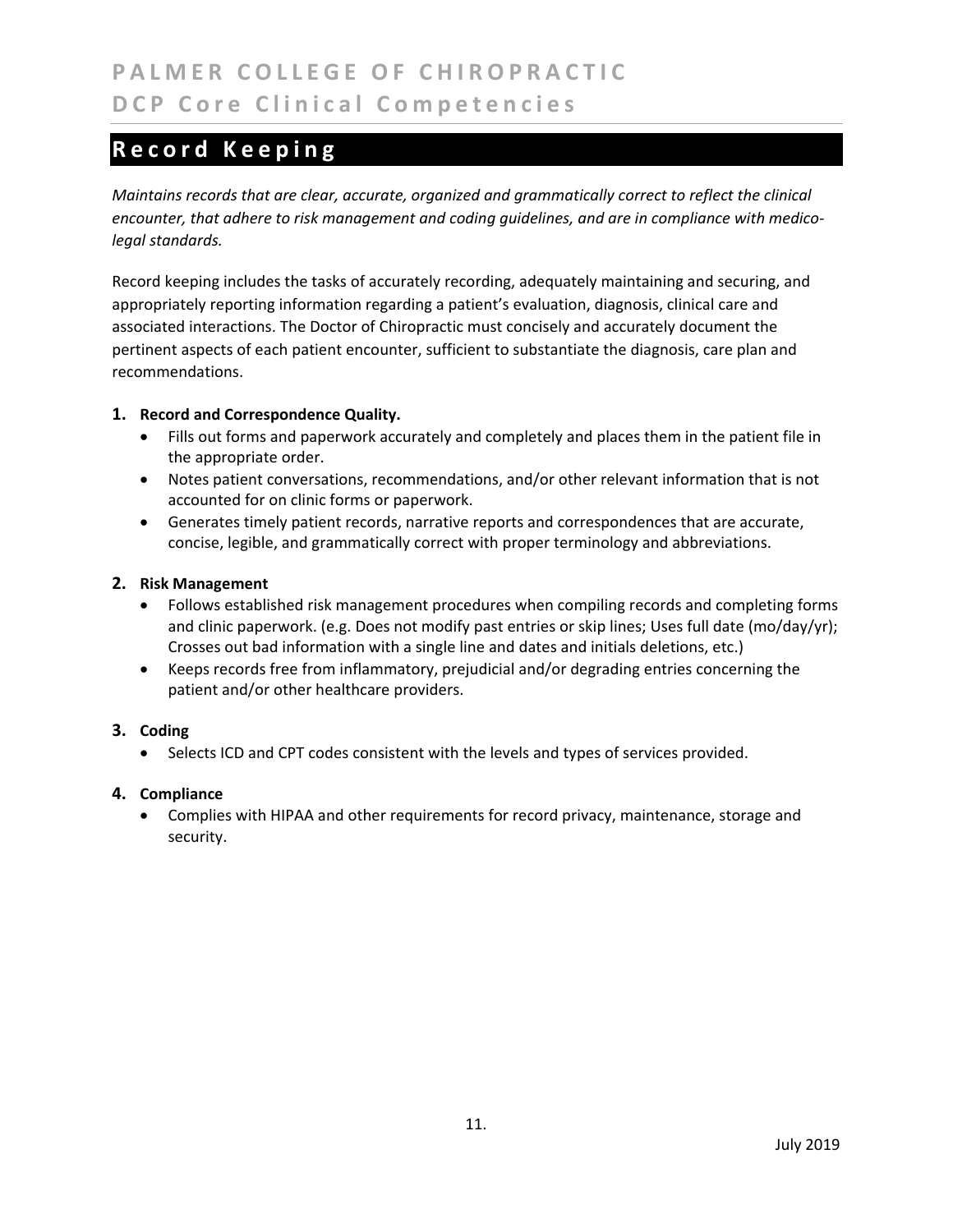# **PALMER COLLEGE OF CHIROPRACTIC DCP Core Clinical Competencies**

# **Wellness**

*Promotes wellness by identifying risk factors/behaviors and incorporates best available evidence in counseling patients regarding health and wellness indicators.* 

Wellness involves a dimension of health beyond the absence of disease or infirmity, including social, emotional and spiritual aspects of health. Doctors of Chiropractic promote health improvement, wellness and disease prevention through appropriate care and education.

#### **1. Identifies Risk Factors/Behaviors**

- Applies knowledge of the leading health indicators found in Healthy People 2020 in relation to the patient's needs.
- Identifies risk factors and behaviors in a diverse population that are contrary to health and/or wellness.

#### **2. Wellness Counseling**

- Communicates concerns regarding patient's health status, behaviors and lifestyle in a professional and encouraging manner.
- Provides evidence-based resources (educational, community-based, etc.) and instruction sufficient to direct a patient to pursue change.

#### **3. Active Lifestyle Counseling**

- Utilizes best available evidence to educate patients on exercise and the benefits of an active lifestyle
- Incorporates exercise recommendations into the management plan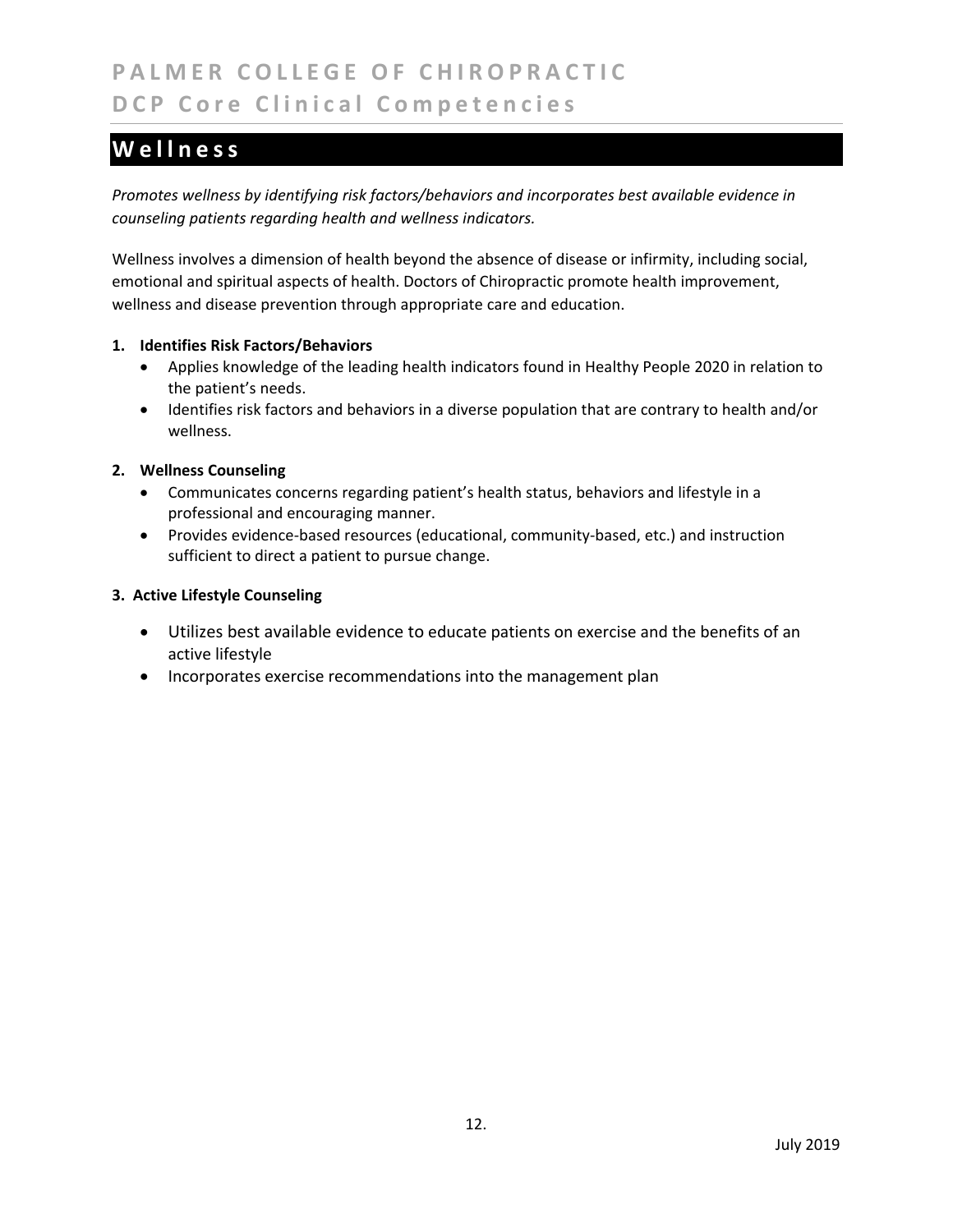# **Patient Education**

*Educates patients through a report of findings, a care plan that emphasizes the role of chiropractic in an inter‐professional healthcare model, informed consent, and the patient's responsibilities.* 

Patient education involves helping patients become better informed about their health status, chiropractic procedures, and health management options. Doctors of Chiropractic explain the role of chiropractic in an inter‐professional healthcare model, a report of findings, a strategic care plan and a discussion of the patient's responsibilities in that plan. A patient's informed consent to care is always obtained prior to treatment.

#### **1. Report of Findings**

- Provides the patient with an evidence-based report of findings (ROF) including answers to the standard questions: What is wrong? Can you fix it? If so, how? What will I experience during my treatment? How long will it take? How much will it cost? (*Refer questions on cost to the front office staff.)*
- Solicits and answers patient questions and/or concerns with reasoned responses.

#### **2. Inter‐Professional Healthcare Model**

- Provides an explanation of the chiropractic care model and its relationship to achieving the patient's health related goals.
- Explains the role of the chiropractor and other health care providers in a collaborative model of care.

#### **3. Informed Consent**

- Obtains the patient's informed consent prior to treatment using a form that is signed and dated by the patient, intern and clinician. *(Informed consent includes a discussion of the diagnosis, nature and purpose of proposed management, risks and benefits of proposed management, alternative management procedures and risks and benefits of not receiving or undergoing a treatment or procedure.)*
- Explains new procedures or changes in the care plan to the patient and obtains their consent prior to proceeding.

#### **4. Patient's Responsibilities**

 Discusses the patient's role and responsibilities in the care plan toward achieving his/her health goals.